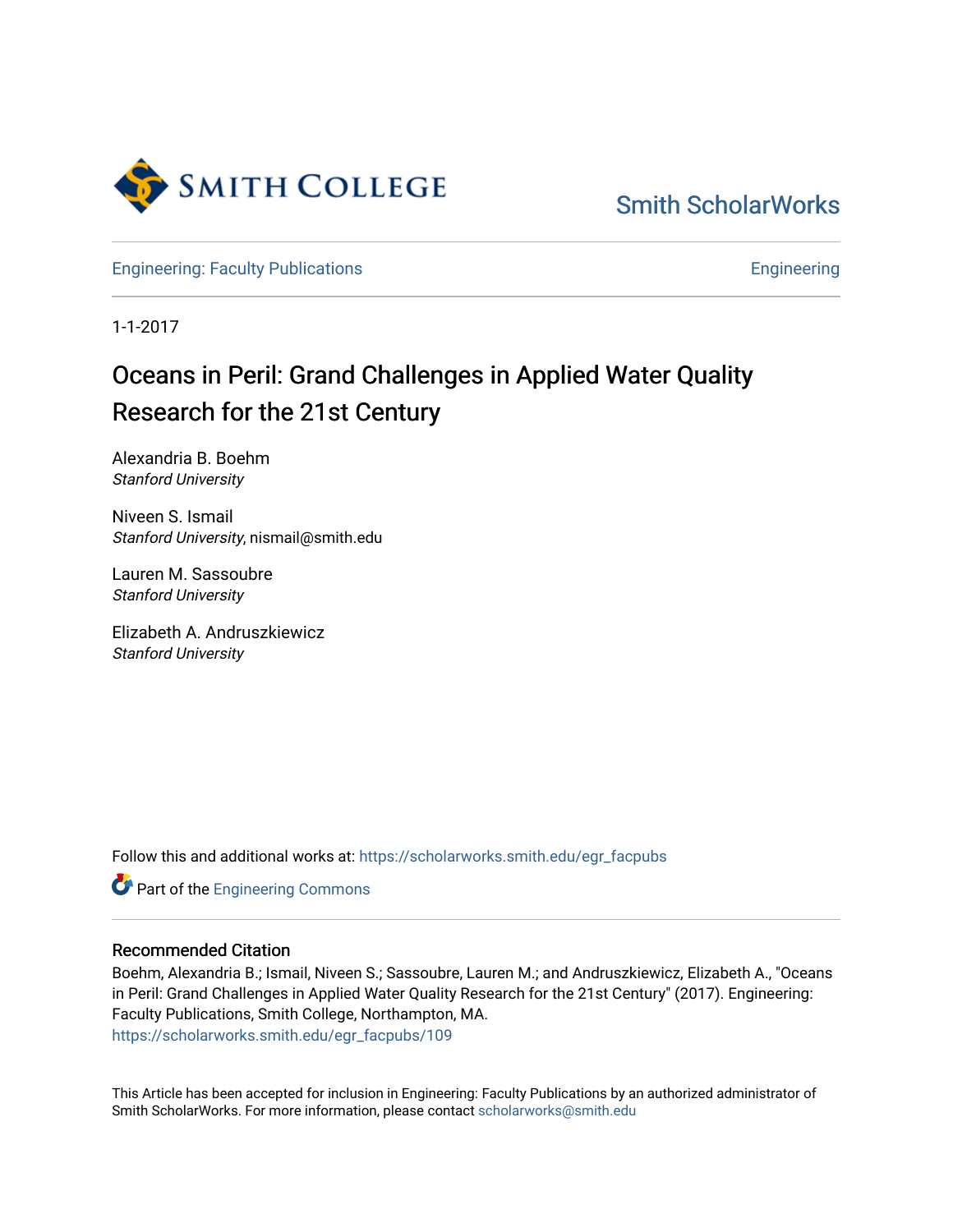# Oceans in Peril: Grand Challenges in Applied Water Quality Research for the 21st Century

Alexandria B. Boehm,<sup>1,2,\*,\*\*</sup> Niveen S. Ismail,<sup>1,2,†</sup> Lauren M. Sassoubre,<sup>1</sup> and Elizabeth A. Andruszkiewicz<sup>1</sup>

1 Environmental and Water Studies, Civil & Environmental Engineering, Stanford University, Stanford, California. <sup>2</sup> <sup>2</sup>Engineering Research Center (ERC) for Re-inventing the Nation's Urban Water Infrastructure (ReNUWIt), Stanford University, Stanford, California.

Received: July 7, 2015 Accepted in revised form: November 5, 2015

# Abstract

Oceans cover most of the planet and 60% of the world's population lives near the coast. Anthropogenic activities along coastlines and in the open ocean have placed the oceans in peril. According to a Pew Oceans Commission Report, among the greatest threats to the ocean are land-based runoff from coastal development, nutrient pollution, overfishing, and invasive species. Here, we describe threats due to microbial, nutrient, chemical, and plastic pollution in addition to declining biodiversity and describe fundamental and applied research needed to mitigate the threats. While the research needs are diverse, we identify several research foci that transcend individual threats: monitoring, fate and transport studies, modeling, innovative natural and engineered treatment systems, and toxicity and health studies. Research within the environmental engineering and science community that addresses these needs will contribute to improving ocean health.

Key words: environmental monitoring; coastal pollution; declining biodiversity; nutrients; chemicals; fecal indication bacteria

### Introduction

OCEANS COVER over two-thirds of the planet and 60% percent of Earth's population lives within 100 km of the coasts (Vitousek *et al.*, 1997). They provide immense benefits to society including ecosystem services, fisheries, and recreation (Table 1). The oceans, like much of the world's natural resources, are in peril from a variety of anthropogenic stressors. The Pew Oceans Commission report on the state of the world's oceans proclaims that the oceans are in crisis (Pew Oceans Commission, 2003). According to the report, the most serious threats to the ocean are pollutants derived from land-based runoff from coastal development, nutrient pollution, overfishing, and invasive species (Pew Oceans Commission, 2003). Yet, a recent effort to quantify human impacts on the marine environment found significant uncertainty around the effects from land-based pollution due to lack of quantitative data globally (Halpern *et al.*, 2008). Limited spatial and temporal data have hindered our understanding of both the causes of and potential resolutions to the threats facing the world's vast oceans. In this article, we

\*\*Member of AEESP.

discuss threats outlined in the Pew Oceans Commission's report and grand challenges to understanding and addressing the threats. With regard to pollutants, we give particular attention to microbial, chemical, and nutrient pollution, in addition to ocean acidification (OA) and marine debris (e.g., plastics). We also describe applied, interdisciplinary environmental research that can inform the problems of declining biodiversity and invasive species.

# Pollution

#### Microbial pollution

Microbial pollution of coastal waters occurs when enteric microbes enter waters used for recreation or aquaculture. Enteric microbes include pathogenic viruses, bacteria, and protozoa that are transmitted via the fecal-oral route, and fecal indicator organisms like *Escherichia coli* and enterococci typically used to assess microbial water quality. Sources of these organisms to coastal waters include land-based runoff, spilled sewage, animal (including human) feces, and treated wastewater. Microbial pollutants are routinely monitored in coastal waters of developed countries, but are not monitored in most developing countries. Shuval (2003) estimated that globally there are 120 million cases of gastrointestinal illness and 50 million cases of severe respiratory illness per year caused by swimming in microbe-polluted coastal waters. In Southern California alone it is estimated that 1.5 million cases of excess gastrointestinal illness at a cost of

*<sup>\*</sup>Corresponding author:* Environmental and Water Studies, Civil & Environmental Engineering, Stanford University, 473 Via Ortega, Stanford, CA 94305. *Phone:* 650-724-9128; *Fax:* 650-723-7058; *E-mail:* aboehm@stanford.edu

<sup>&</sup>lt;sup>†</sup>Current address: Picker Engineering Program, Smith College, Northampton, Massachusetts.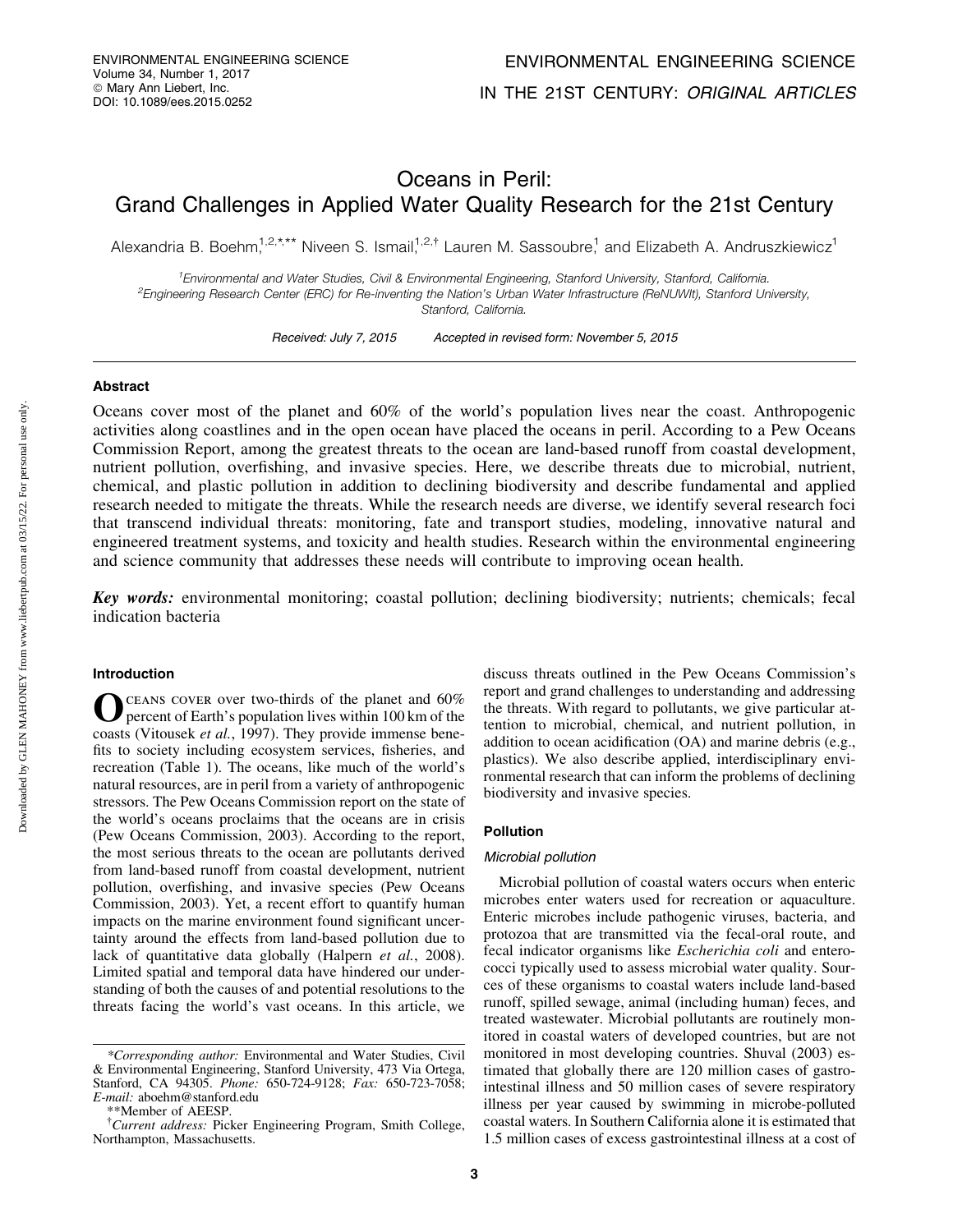| <b>Benefit</b>                  | Value (Costanza et al., 1999)                                                                                              | <b>Notes</b>                                                                                                                                                                  |
|---------------------------------|----------------------------------------------------------------------------------------------------------------------------|-------------------------------------------------------------------------------------------------------------------------------------------------------------------------------|
| Fisheries and<br>shellfisheries | \$902 billion per year                                                                                                     | Globally, 16% of population rely<br>of fish for protein (Tidwell and Allan, 2001)                                                                                             |
| Recreation                      | \$3077 billion per year                                                                                                    | Nearly 4 in 10 U.S. households visit the beach<br>each year (NOAA, 2006); tourism and recreation<br>industry the largest sector of the ocean<br>economy (Kildow et al., 2014) |
| Ecosystem services              | \$1272 billion per year<br>for nutrient cycling/<br>waste treatment;<br>\$16432 billion per year<br>for climate regulation |                                                                                                                                                                               |

\$50 million occur each year (Given *et al.*, 2006). Illnesses caused by consuming filter-feeding shellfish that can accumulate pathogens are not included in the estimates. Microbial pollution in the marine environment has been detected in areas as remote as Antarctica (Delille and Delille, 2000).

In the United States and other developed regions, national regulations aim to reduce incidence of thalassogenic disease by dictating allowable levels of microbial pollution at recreational beaches (Bartram and Rees, 2000). The BEACH Act (2000) mandates that U.S. beaches be monitored for microbial pollution to protect swimmers from unacceptable levels of gastroenteritis risk. Routine monitoring resulted in 20120 beach advisories and closures in 2012 as a result of elevated levels of microbial pollutants. This number is up from 6200 in 1999 (Dorfman and Haren, 2013). Of the advisories and closures in 2012, 63% were due to unknown sources of contamination (Dorfman and Haren, 2013). At the same time, nearly one-third of the shellfish harvesting waters in the United States are classified as being ''fecal impaired'' by the National Shellfish Registry (NOAA, 1998). There is a clear need to identify the sources of contamination and remediate microbial pollution in coastal waters.

The USEPA recently refined its beach water quality criteria (USEPA, 2012), allowing beach managers to develop their own ''site-specific'' water quality criteria. Beach managers can develop site-specific criteria by showing that their beaches would be better managed using different fecal indicator organisms (USEPA, 2014) from those recommended by USEPA (*E. coli* and enterococci) or showing that the source of microbial pollution at the beach is different from the source assumed by USEPA (disinfected wastewater treatment plant discharge mixed with some raw sewage) in developing their water quality criteria (Soller *et al.*, 2014). At the same time, USEPA will allow managers to use models to predict when a beach should be under a microbial pollution advisory (USEPA, 2012). There are a number of applied research needs related to microbial source tracking (MST) and modeling that can inform the implementation of these new provisions allowed by USEPA.

MST is the tracking of microbial pollution in the environment to its sources (Santo Domingo *et al.*, 2007). Fecal indicator organisms can come from a variety of fecal (Layton *et al.*, 2010) and nonfecal sources (Yamahara *et al.*, 2007; Russell *et al.*, 2013). Understanding the source of contamination can allow remedial actions to be taken, total maximum daily loads (TMDLs) to be established, health risk to be inferred, and site-specific water quality criteria to be developed (USEPA, 2012). A number of diverse MST targets have been developed. Most of these are genetic markers from bacteria that are unique to the intestinal tract of specific animals. For example, there are MST markers for humans (Shanks *et al.*, 2009, 2010; Layton *et al.*, 2013), dogs (Schriewer *et al.*, 2013), birds (Lu *et al.*, 2008; Lee *et al.*, 2013; Sinigalliano *et al.*, 2013), and ruminants (Shanks *et al.*, 2008). The specificity and sensitivity of these markers appear to vary by geographic region in some cases, but they can be very high (Boehm *et al.*, 2013).

The challenge is interpreting the concentrations of MST markers in the environment for microbial source allocation and health risk assessment. The number of MST markers relative to fecal indicator organisms varies by fecal source (Ervin *et al.*, 2013), so the relative concentration of, for example, human and gull-associated markers cannot be used to infer which source contributes more fecal indicator organisms to a waterbody. Additionally, the decay of the MST markers relative to each other and fecal indicator organisms varies, adding additional complexity to interpreting their concentrations in water samples (Wang *et al.*, 2013). Although microbial pollution from human feces is likely to present the greatest health risk to swimmers (Soller *et al.*, 2014), there has been limited research to relate MST marker concentration to health risk (Harwood *et al.*, 2014; Boehm *et al.*, 2015). Levels of human-associated markers close to assay detection limits have been observed at urban beaches or beaches with known sewage inputs (Santoro and Boehm, 2007; Boehm *et al.*, 2009b; Russell *et al.*, 2013). The presence of low levels of markers has been useful for source attribution, but it is unclear whether the low level of markers might indicate a significant health risk. Research is needed to understand how concentrations of the MST targets relate to a health risk. This could be achieved with quantitative microbial risk assessments (Boehm *et al.*, 2009a, 2015; Viau *et al.*, 2011; Soller *et al.*, 2014) or epidemiology studies (Colford *et al.*, 2007, 2012; Boehm and Soller, 2011).

Research on fate and transport of microbial pollutants including pathogens, MST markers, and indicator organisms is needed. Understanding various fate and transport processes can inform the creation of models both for beach management (these tend to be statistical models (Francy, 2009; Thoe *et al.*, 2015)) and for source allocation and TMDL development (these tend to be deterministic models) (Liu *et al.*, 2006; Boehm *et al.*, 2009b; Nevers and Boehm, 2010). Sunlight appears to be one of the most important factors affecting microbial pollutant concentrations in clear water (Boehm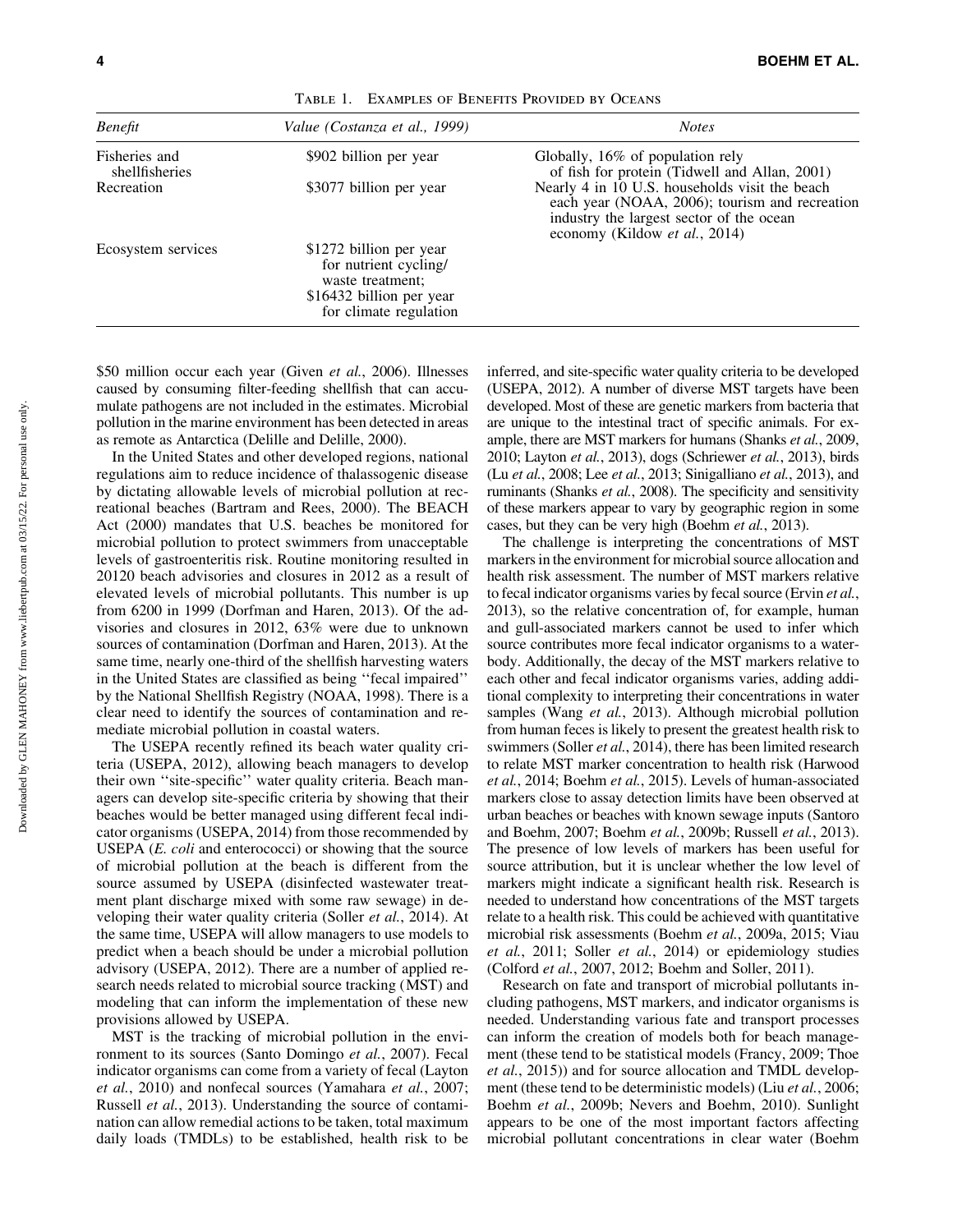*et al.*, 2009b), but most research has been done with indicator organisms, and very little on actual pathogens and MST markers. The roles of grazing (Boehm *et al.*, 2005) and particle-microbe interactions in attenuating concentrations in the environment are not particularly well understood (Nevers and Boehm, 2010). A major challenge in modeling microbial pollutants in environmental waters is dealing with the inherent uncertainty (Gronewold and Wolpert, 2008), and short-period (Boehm, 2007) and small-spatial variability (Boehm *et al.*, 2002) that has been documented in their concentrations. An open question: how precise can models really be given these measurement uncertainties?

Finally, low impact development (LID) is gaining popularity as a means for reducing the impact of microbial pollution from stormwater and urban runoff discharges on coastal waters. According to the National Resources Defense Council (Dorfman and Haren, 2013), untreated stormwater is the most frequently cited cause of beach advisories and closures in the United States. LID for pollutant reduction typically consists of passive structures, as recommended through best management practices (BMPs), such as wetlands or biofilters that treat runoff via natural processes (sunlight or passage through soil or other permeable media). Leisenring *et al.* (2012) reviewed the performance of BMPs around the world and found that most of them were not capable of removing fecal indicator bacteria efficiently. However, there has been very limited or no work to examine removal of indicator organisms, pathogens, or MST markers from runoff (Li *et al.*, 2012; Mohanty *et al.*, 2014) using BMPs. Innovations in natural and engineered treatment systems for treating stormwater or urban runoff before it discharges to the coast are needed to control inputs of microbial pollutants (Fletcher *et al.*, 2008; Jiang *et al.*, 2015).

#### Nutrient pollution

Excess nutrient inputs to coastal waters can lead to eutrophication that can dramatically affect marine food webs and ecosystem health. Sources of nutrients to coastal waters include wastewater discharges, agricultural, urban and stormwater runoff, atmospheric deposition, and groundwater. Primary and secondary changes in coastal waters characteristic of eutrophication include the following: increases in algal blooms, shifts in the dominant phytoplankton including the emergence of harmful algae, reduction in the abundance of vascular plants, benthic organisms, and pelagic fish, reduction in dissolved oxygen concentrations, and decreases in pH (Cloern, 2001; Sunda and Cai, 2012). The effects of excess nutrient inputs can be observed throughout the world, on all continents except Antarctica (Cloern, 2001; Sunda and Cai, 2012). A national assessment of estuarine waters in the United States indicates 65% of U.S. estuaries are moderately to severely eutrophic (Bricker *et al.*, 1999). The hypoxic ''dead zone'' in the Gulf of Mexico is one of the most striking examples of the adverse effects of eutrophication in marine waters (Rabalais *et al.*, 2002).

Primary productivity in marine waters is typically nitrogen limited (Howarth, 1988; Cloern, 2001). The marine nitrogen cycle is complex and involves numerous microorganisms with diverse metabolisms (Gruber, 2008). Denitrification and anaerobic ammonium oxidation (anammox) are two microbial mediated processes capable of removing dissolved nitrogen from the water column (Devol, 2008) so these

processes are key in controlling total nitrogen concentrations. Recent work has identified that phosphorous limitation can also occur in marine waters (Krom *et al.*, 1991; Rabalais *et al.*, 2002), and in some systems nutrient co-limitation occurs (Arrigo, 2005; Saito *et al.*, 2008). New insights regarding the marine nitrogen cycle are occurring all the time (Santoro *et al.*, 2011). Continued fundamental research to understand the organisms active in the nitrogen cycle, the conditions under which they are active, and how to accelerate nitrogen removal in systems with excess nitrogen is needed.

Unlike microbial pollutants, there are no nationwide criteria for nutrients in marine waters; however, there exists guidance on how site-specific nutrient criteria should be created (USEPA, 2001). National criteria for nutrients are inappropriate as marine waters have nonlinear responses to nutrient inputs and concentrations (Cloern, 2001). For example, Chesapeake Bay and San Francisco Bay have historically had the same mean annual nitrogen and phosphorous concentrations, yet Chesapeake Bay is eutrophic and San Francisco Bay is not (Cloern, 2001). This is attributed to the abundance of benthic filter feeders in San Francisco Bay that are able to clear the water column of phytoplankton (Cloern, 1996). In general, the response of marine waters to nutrient addition can be modulated by tide range, stratification, residence time, density of shellfish, and riverflow (Gilbert *et al.*, 2010). Efforts are underway in many states to develop numeric nutrient criteria for their marine waters that take into account these modulators (USEPA, 2015). Both fundamental and applied research is needed to inform the setting of numerical nutrient limits including a better understanding of how coastal waters respond to nutrient inputs. The current understanding is very site specific and the unique attributes of each estuary or coastal water appear to control its response to nutrient inputs. Widely applicable models for understanding nutrient effects in marine waters would be extremely useful.

It has been argued that eutrophic marine systems are more likely to experience blooms of harmful algae (Cloern, 2001). This is, in part, because a higher N:P or N:Si ratio in marine waters can favor dinoflagellates (Heisler *et al.*, 2008), and dinoflagellates represent a large majority of harmful algae. Harmful algae include dinoflagellates, diatoms, and cyanobacteria that produce toxins including saxitoxins, okadaic acid, venerupin, brevetoxin, domoic acid, ciguatoxin, pfisteria toxin, and  $\beta$ -N-methylamino-L-alanine (BMAA) (Boehm and Bischel, 2011). Some coastal waters and/or fish and shellfish growing in the waters are routinely monitored for the presence of these toxins (i.e., Puget Sound, WA) and safety thresholds are enforced in some states (i.e., Washington). However, there are no nationwide water quality criteria for harmful algae or their toxins at the present time. Monitoring for harmful algae and their toxins is not routine in U.S. coastal waters. Research efforts to simplify or automate these measurements could increase monitoring efforts. For example, Monterey Bay Aquarium Research Institute (MBARI) has developed an environmental sample processor (ESP) that can be deployed in the ocean and monitors water for harmful algae *in situ* (Scholin *et al.*, 2009; Yamahara *et al.*, 2015).

Eutrophication and resulting hypoxia, particularly in a stratified water column, can lead to a decrease in pH due to proton production during respiration and reduced buffering capacity (Sunda and Cai, 2012). There are concerns that the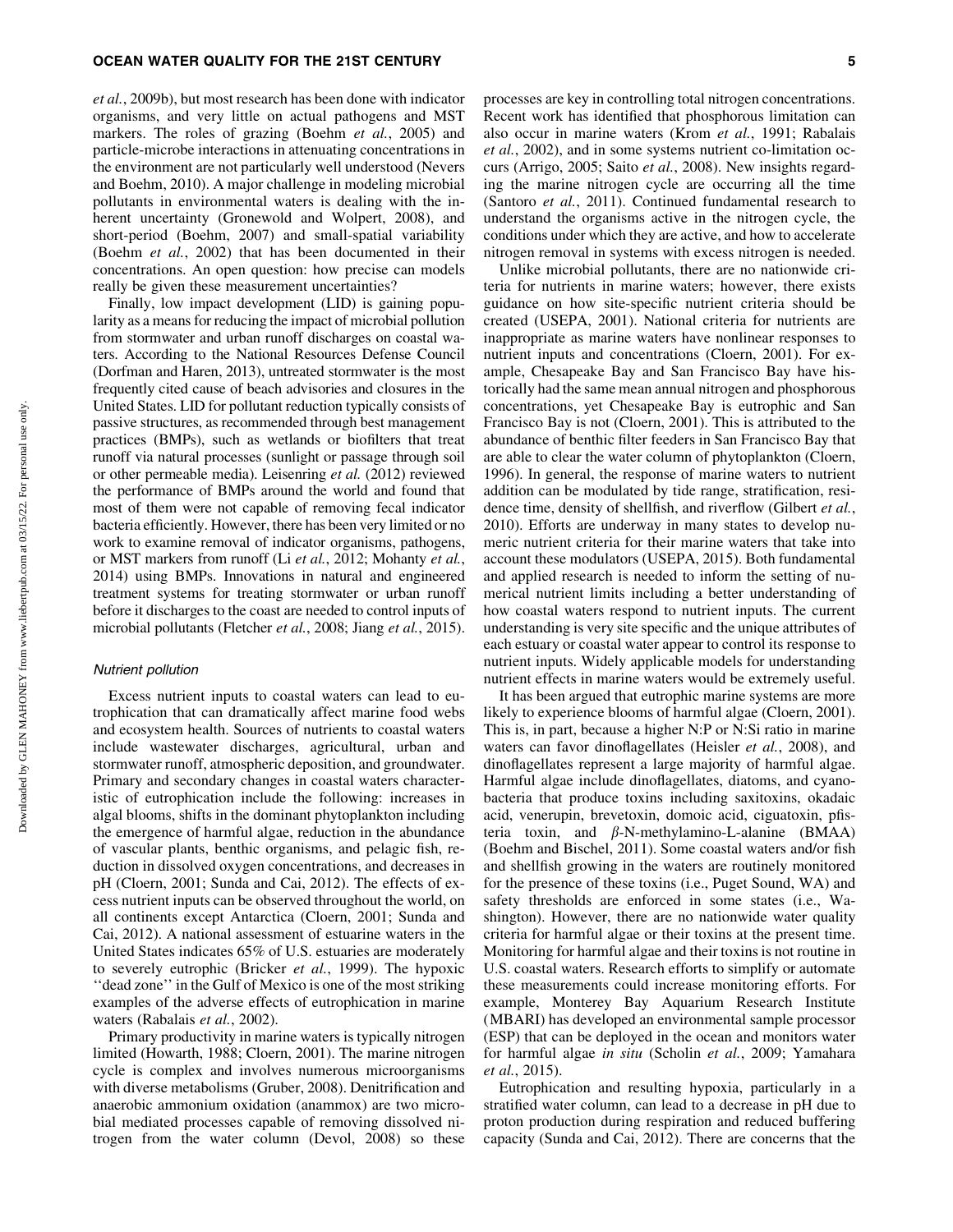decrease in pH can locally exacerbate the effect of OA caused by rising global atmospheric  $CO<sub>2</sub>$  concentrations (Doney *et al.*, 2009). Coastal resource managers are increasingly interested in understanding whether reductions in nutrient discharges, from wastewater, for example, to coastal waters can alleviate problems of decreasing pH (Washington State Blue Ribbon Panel, 2012; Boehm *et al.*, 2015). Sunda and Cai (2012) showed that in the Gulf of Mexico and the South China Sea, discharge of nutrient-laden runoff from the Mississippi and Yellow rivers, respectively, contributes to local acidification by enhancing primary productivity in stratified waters. The importance of this process in other coastal regions needs to be evaluated to determine whether local management actions by water quality managers at the scale of counties and cities can reduce the potential for OA in local waters (Boehm *et al.*, 2015). Both monitoring and modeling efforts to assess the effects of nutrient and organic discharges, from anthropogenic waste streams and natural discharges like rivers and creeks, on local marine carbonate chemistry is needed. Advances in monitoring approaches are particularly important as glass electrodes typically used to measure pH in coastal seawater by dischargers for their monitoring programs are not precise enough to discern small changes in coastal pH (Boehm *et al.*, 2015). Newer sensors are becoming available to measure other relevant carbonate system parameters like  $pCO<sub>2</sub>$  and alkalinity (Byrne, 2014) and additional efforts to develop such sensors are needed.

Engineered and natural systems can be designed to remove nutrients from waste flows. Biological denitrification, anammox, and chemical or biological phosphorous unit processes can remove nutrients from wastewater flows (Tchobanoglous *et al.*, 2003). Upgrading wastewater treatment facilities to remove nutrients using these or other advanced treatments may be necessary to reduce nutrient fluxes to sensitive habitats, particularly once nutrient criteria are developed. Natural treatment systems such as biofilters (Bratieres *et al.*, 2008), wetlands (Jasper *et al.*, 2014), and grass swales can remove nutrients from urban and stormwater runoff, although their performance can be unreliable (Fletcher *et al.*, 2008; Leisenring *et al.*, 2012; Li and Davis, 2014). Work that informs the design of engineered and natural treatment systems that effectively and predictably remove nutrients from runoff in particular is needed to reduce nutrient inputs to coastal waters. For example, recent studies illustrated that addition of newspapers or woodchips to biofilters can enhance denitrification (Goh *et al.*, 2015; Peterson *et al.*, 2015).

#### Chemical contaminants

A variety of chemical contaminants have been extensively studied in the marine environment, including organochlorine compounds (i.e., polychlorinated biphyenls [PCBs] and pesticides), polyaromatic hydrocarbons (PAHs), heavy metals, and radionuclides. These contaminants are usually strongly associated with particulate matter and bioaccumulate in organisms, biomagnify in the foodweb, and negatively affect ecosystem health. Adverse health effects from exposure to these contaminants range from disruption of the endocrine system to cancer in a variety of organisms, including humans (Addison, 1996; Longnecker *et al.*, 1997; Gilbert *et al.*, 2002; Hoeve and Jacobson, 2012). While some of these chemicals can naturally occur in the environment, elevated concentrations are typically found in coastal areas due to anthropogenic inputs from agricultural, urban, and industrial activities. The contaminants enter the environment from both terrestrial runoff and atmospheric deposition and undergo environmental cycling (between sediment, air, and land), with concentrations found even in remote regions of the world such as the Arctic (Muir *et al.*, 1992; Ferm, 1996).

Regulation of the production, use, and discharge of organochlorine compounds, polyaromatic hydrocarbons, heavy metals, and radionuclides has reduced their input into the environment, but their persistence has continued to make it challenging to effectively remediate them. For example, approximately 6.1 million metric tons of petroleum products containing PAHs are annually released into the ocean primarily due to anthropogenic sources, and this number excludes single catastrophic events (Haynes and Johnson, 2000). While dispersants are used to cleanup petroleum products in marine systems to reduce immediate impacts to wildlife, the dispersants themselves alter the behavior of the hydrocarbons, resulting in increased water solubility and bioavailability, which can cause long-term delayed toxicological impacts to marine organisms from exposure (Wolfe *et al.*, 1998). Similar to PAHs, organochlorine, heavy metal, and radionuclide sorption and solubility behavior can change in different environmental conditions altering environmental fate and bioavailability over time (Waldichuk, 1985; Rainbow, 1995; Haynes and Johnson, 2000; Buesseler *et al.*, 2011; Yoshida and Kanda, 2012). Due to the behavior and persistence of these compounds, solutions to reduce their inputs into the environment are needed, as are techniques for cost-effective largescale remediation after inadvertent inputs. Conventional engineering approaches that employ a single technology may be cost-intensive and less effective than combining multiple remediation strategies. For example, using electrobioremediaton, which combines electrokinetic remediation and bioremediation, accelerates degradation and improves removal efficiency of hydrophobic organic contaminants in comparison to using a single technology (Li *et al.*, 2010; Megharaj *et al.*, 2011). Further work to combine physical, chemical, and biological remediation strategies has significant potential to result in novel treatment approaches.

While the sources, fate, and health effects of the above compounds are relatively well known, a class of contaminants requiring further characterization is contaminants of emerging concern (CECs). CECs include a large number of compounds with a variety of uses and physicochemical properties. Common classes of CECs are pharmaceuticals, personal care products, pesticides, herbicides, perfluorinated compounds (PFCs), and flame-retardants. CECs found in coastal waters are from both point and nonpoint sources including wastewater effluent, industrial waste, stormwater, and runoff. Due to the large number of chemicals classified as CECs with different properties and the lack of established measurement methods for many of these compounds, the source, fate, transport, and effects of CECs in the marine environment are not well understood. Preliminary studies show that many CECs can be detected in coastal marine waters that are impacted by wastewater discharge, in sediment, and in fish (Maruya *et al.*, 2012; Vidal-Dorsch *et al.*, 2012). Toxicity studies have also shown that certain pharmaceuticals can lead to endocrine and physiological disruption in marine organisms,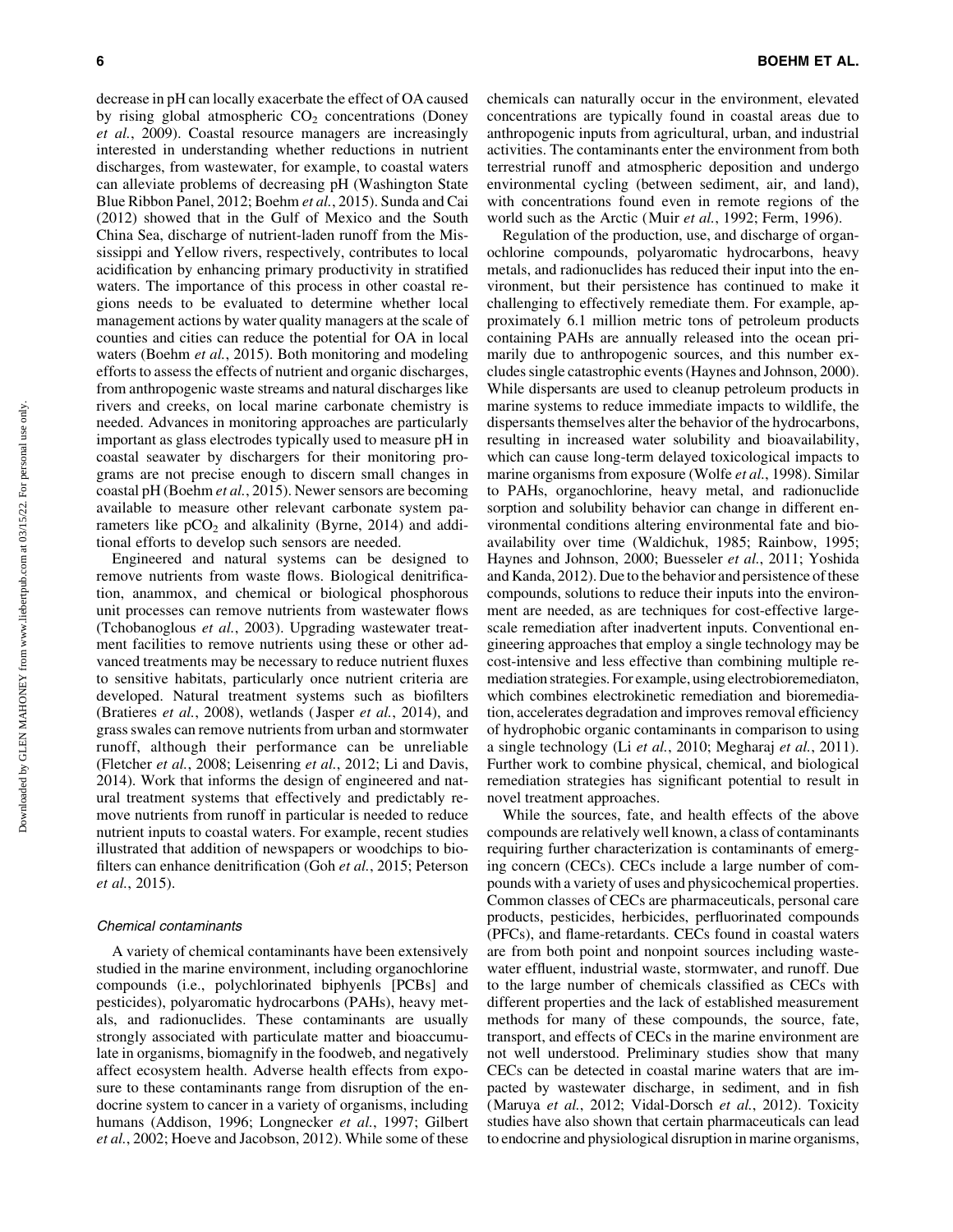#### OCEAN WATER QUALITY FOR THE 21ST CENTURY 7

but the toxicities at environmentally relevant concentrations of many individual CECs, or mixtures of them that can have synergistic effects, have not been measured (Bay and Vidal-Dorsch, 2012; Scott *et al.*, 2012). A 2-year pilot study, focused on quantifying CECs in mussel tissue in coastal regions in California, prioritized further monitoring of four types of CECs due to the high frequency of detection and concentration of these contaminants (Maruya *et al.*, 2014). The CECs recommended for future monitoring efforts are PFCs, flame retardants, the additive 4-nonylphenol and its derivatives, and the pharmaceutical lomefloxacin (Maruya *et al.*, 2014). While the California-based CEC study provides initial guidance on monitoring priorities, additional studies are needed on a larger spatial and temporal scale to confirm its findings and determine priority CECs based on location and associated land use. With the exception of polybrominated flame retardants and PFCs, very limited information exists on CECs in the marine environment beyond the California coast. Table 2 summarizes findings from relevant studies on personal care products and pharmaceuticals (PPCPs) in the marine environment. Based on current review of available published literature, analysis of PPCPs in the marine environment is limited to coastal environments and does not include samples from remote regions.

For CECs, an integrated approach of preventing and characterizing chemical inputs into the environment is necessary. Studies have shown that marine sampling locations impacted by stormwater discharge had higher detection frequency and concentrations of target CECs than those impacted primarily by wastewater discharge from publicly owned treatment works (POTWs) (Maruya *et al.*, 2012, 2014; Alvarez *et al.*, 2014). Thus, managing stormwater and urban runoff using LID, such as bioretention ponds (Hsieh and Davis, 2005) as well as improving conventional wastewater treatment through advanced treatment, such as ozonation and wetlands (Oulton *et al.*, 2010), can reduce the inputs of CECs to coastal waters. The types of CECs discharged from POTW effluent and runoff can vary based on regional and industrial activities, which will impact the effectiveness of advanced treatment or LID. Monitoring of CECs is needed to develop a better understanding of the sources and behavior of these contaminants undergoing treatment.

Developing cost-effective analytical tools and methods to measure mixtures of CECs in different matrices is needed to better characterize environmental concentrations. Better detection methods to measure trace levels of these contaminants will allow study of fate and transport and of ecotoxicological and human health effects at environmentally relevant concentrations. Analytical tools that expedite detection of these contaminants in a variety of organisms at environmentally relevant concentrations can facilitate toxicity studies to increase understanding of the synergistic and chronic health effects of these contaminants and develop appropriate sublethal toxicological parameters (Fent *et al.*, 2006). Advances in analytical equipment such as ultra-high-performance liquid chromatography has resulted in significant progress in detecting CECs, but shortcomings include high cost and lack of validation procedures for different analytical methods and environmental samples (Wille *et al.*, 2012). Biosensors, which can provide real-time data on the concentrations and biological effects of CECs, are a potential alternative to conventional techniques of liquid chromatography and bioassays, but most CEC biosensors are still in developmental stages in the laboratory and have not been deployed in the field and are not commercially available (Rodriguez-Mozaz *et al.*, 2005). Sampling studies have excluded certain CECs, such as phalates and alkylphenols, due to lack of confidence in performance and reliability of current analytical methods (Bay and Vidal-Dorsch, 2012; Maruya *et al.*, 2012; Scott *et al.*, 2012). Due to the lack of studies quantifying CECs in the marine environment it is not yet possible to determine the environmental risk associated with most of these contaminants (Scott *et al.*, 2012). Combining advanced analytical tools with improved biomarker monitoring can result in costand time-effective characterization of these CECs in water, sediment, and biota, which in turn can lead to risk assessments that better inform policy.

# Marine debris (plastics)

Marine debris, defined as anthropogenic material such as plastic that enters and persists in the marine environment, represents a growing problem (Cole *et al.*, 2011; Engler,

| Study location                                        | Environmental<br>sample type | Number of<br><b>PPCPs</b><br>analyzed | Most detected<br>compounds                                | <b>Detection</b><br>frequency | Reference                     |
|-------------------------------------------------------|------------------------------|---------------------------------------|-----------------------------------------------------------|-------------------------------|-------------------------------|
| Southern<br>California USA                            | Seawater                     | 56                                    | Gemifibrizol<br>Atenolol                                  | 90%<br>90%                    | Vidal-Dorsch et al. (2012)    |
| California Coast USA                                  | <b>Tissue</b>                | 88                                    | Lomefloxacin<br>Sulfamethazine                            | 62%<br>36%                    | Dodder <i>et al.</i> $(2014)$ |
| Victoria Harbor<br>Hong Kong, China                   | Seawater                     | 10                                    | Oxfloxacin                                                | $\sim$ 35%                    | Xu et al. (2007)              |
| Todos Os Santos<br>Bay Brazil                         | Sediment                     | 9                                     | Caffeine, Ibuprofen,<br>Galaxoline, Tonaline,<br>Atenolol | $100\%$                       | Beretta et al. (2014)         |
| Puget Sound and<br>Bellingham Bay,<br>Washington, USA | Sediment                     | 119                                   | Diphenhydramine<br>Triclocarban                           | 87.5%<br>35%                  | Long <i>et al.</i> $(2013)$   |

Table 2. Summary of Environmental Analysis of Pharmaceuticals and Personal Care Products (PPCPs), a Class of CECs, in the Marine Environment

CEC, contaminants of emerging concern.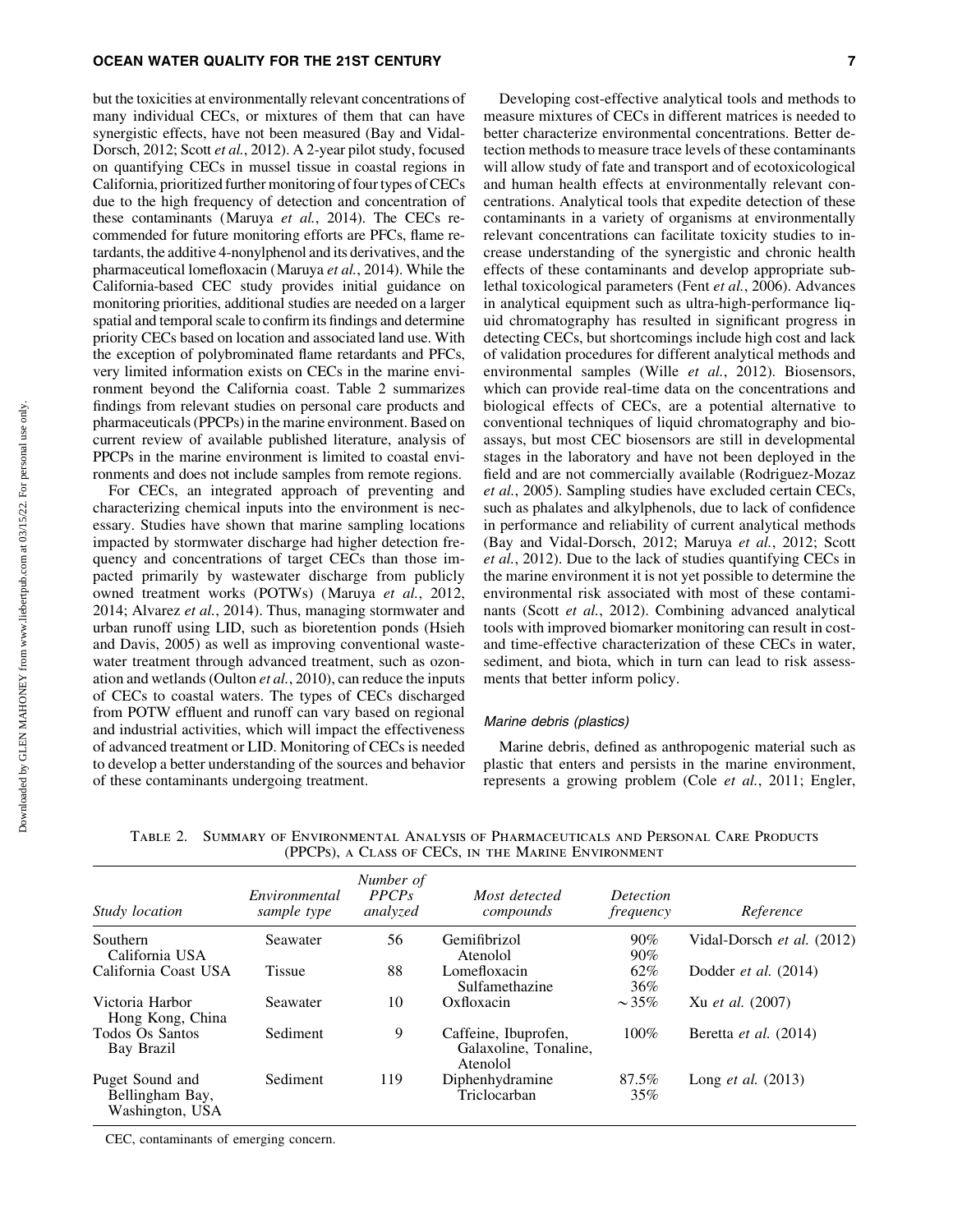2012; Wright *et al.*, 2013). Marine plastics are just one type of internationally recognized highly persistent pollutant that may have a significant effect on the ecological integrity of the ocean and ultimately affect human health (Gregory, 2009; Lozano and Mouat, 2009). Marine plastics of varying sizes are globally yet heterogeneously distributed, and it is estimated that up to 10% of the 265 million tons of plastics produced annually eventually enter the marine environment (Cole *et al.*, 2011; Gouin *et al.*, 2011; Bakir *et al.*, 2014). Plastics enter oceans via a variety of sources, with 80% of marine plastics generated from land-based sources, such as beach litter and surface runoff (Andrady, 2011; Cole *et al.*, 2011). Plastic debris ranges in size from discarded fishing nets to tiny pieces of plastics from air-blasting or scrubbing soaps. While plastics are persistent in the environment, they can break down over time into smaller fragments due to chemical, physical, and biological weathering (Cole *et al.*, 2011; Koelmans *et al.*, 2013). Once in the ocean, plastic debris can be detrimental to marine life in various ways. Large plastic debris such as fishing lines and nets pose a threat to marine life entanglement, while smaller plastic debris often referred to as microplastics, can be ingested by marine organisms.

Microplastics, defined as plastics having a particle size less than 5 mm, have recently been identified as CECs, and are considered a leading global environmental issue (Browne *et al.*, 2007; Sutherland *et al.*, 2010; Andrady, 2011; Cole *et al.*, 2011; Wagner *et al.*, 2014). Microplastic abundance has increased by two orders of magnitude over the past 40 years in the North Pacific, and the abundance of microplastics in all marine environments is projected to continue to increase (Wright *et al.*, 2013). Microplastics can cycle through the food web and enter the human food chain (Wright *et al.*, 2013). They are transported long distances, reaching remote regions of the globe, are ingested by aquatic organisms, and then transferred between trophic levels (Andrady, 2011; Cole *et al.*, 2011; Wright *et al.*, 2013). Microplastic ingestion and retention occurs in a wide range of marine aquatic organisms at varying trophic levels from zooplankton to fish, and trophic transfer has also been shown to occur among different organisms (Browne *et al.*, 2007; Graham and Thompson, 2009; Murray and Cowie, 2011; Cole *et al.*, 2013; Farrell and Nelson, 2013; Chua et al., 2014; Setälä et al., 2014; Van Cauwenberghe and Janssen, 2014). Accumulated microplastics in bivalves (Van Cauwenberghe and Janssen, 2014) and decapod crustaceans (Murray and Cowie, 2011) used for human consumption have been documented, indicating the potential for human intake of microplastics through dietary exposure.

In addition to the microplastic itself acting as a potentially harmful contaminant, microplastics act as a source and sink of both organic chemicals and trace metal contaminants (Andrady, 2011; Engler, 2012). Hydrophobic organic contaminants and trace metals sorb onto microplastics in the environment and concentrate to higher levels than the ambient seawater. Sorption of these contaminants can increase over time as the plastic ages. Marine plastics that undergo aging exhibit changes in porosity, which facilitates subsequent organic matter fouling, thereby altering the pellets' surface area and polarity, potentially leading to increased sorption (Rios *et al.*, 2007; Ashton *et al.*, 2010; Mato *et al.*, 2014; Rochman *et al.*, 2014). Studies have also shown these contaminants can then be transferred to marine species once ingested, but the extent to which the contaminants affect the ecosystem has yet to be fully understood, with conflicting assessments of environmental exposure (Teuten *et al.*, 2007; Bakir *et al.*, 2014).

A better understanding of the fate, transport, and impacts of marine plastics, and specifically microplastics, is necessary when considering the most effective approaches to take to remediate and prevent these pollutants. Although reported values from decades of sea surface samples provide an initial estimate of the abundance and distribution trends of microplastics in the open ocean and gyres, more extensive research on microplastic abundance and distribution in coastal systems is needed because initial studies indicate that coastal areas near industrial and urban centers can be hotspots (Browne *et al.*, 2011; Norén and Naustvoll, 2011; Wright *et al.*, 2013). Unfortunately, given the current available technologies, global removal of plastics currently in the environment is an insurmountable undertaking. Various ocean ''garbage patches'' in the subtropical gyres, such as the Great Pacific Garbage patch, have concentrations of marine plastics orders of magnitude higher than the rest of the open ocean (Law *et al.*, 2010). Attempting to clean up only plastic in the Great Pacific Garbage Patch would not only require use of numerous ships and large amounts of fuel, but also would need to account for spatial variability and heterogeneity of the Garbage Patch, and minimize inadvertent disturbance to marine life and removal of pelagic organisms (Moore *et al.*, 2001; Goldstein *et al.*, 2013). While new techniques to sample, detect, and analyze microplastics in the marine environment have been developed (Hidalgo-Ruz *et al.*, 2012; Nuelle *et al.*, 2014), published research on remediation techniques for plastics is lacking. To combat the projected increase in marine plastic pollution, innovative technologies to prevent plastics from entering the marine environment and to degrade plastics already in the environment need to be developed. Calculations completed by Jambeck *et al.* (2015) show that mismanaged waste is a major source of land-based input of microplastics in the marine environment and that top contributors are countries with fast economic growth with lagging waste management infrastructure. Potential approaches include development of technologies that implement BMPs that employ physical barriers to prevent inputs into the marine environment and the use of microbial populations capable of degrading microplastics (Shah *et al.*, 2008). In addition, implementation of biodegradable plastics on a large scale to replace current plastics used in industry is needed. The use of biodegradable plastics such as polyhydroxyalkanoates (PHA) is currently limited by high production cost using the traditional processing of PHA from cultivated feedstocks from corn and sugar cane (Rostkowski *et al.*, 2012). Research examining the production of PHAs using the waste biogas methane and methanotrophic bacteria as an alternative to the traditional approach of PHA production, shows promise of reduced economic and environmental costs (Pieja *et al.*, 2011; Rostkowski *et al.*, 2012). Continuation of research in innovative production and application of biodegradable plastic can lead to cost-effective replacement of traditional plastics.

#### Declining Biodiversity

Declining biodiversity is one of the major environmental challenges of the 21st century (Pew Oceans Commission,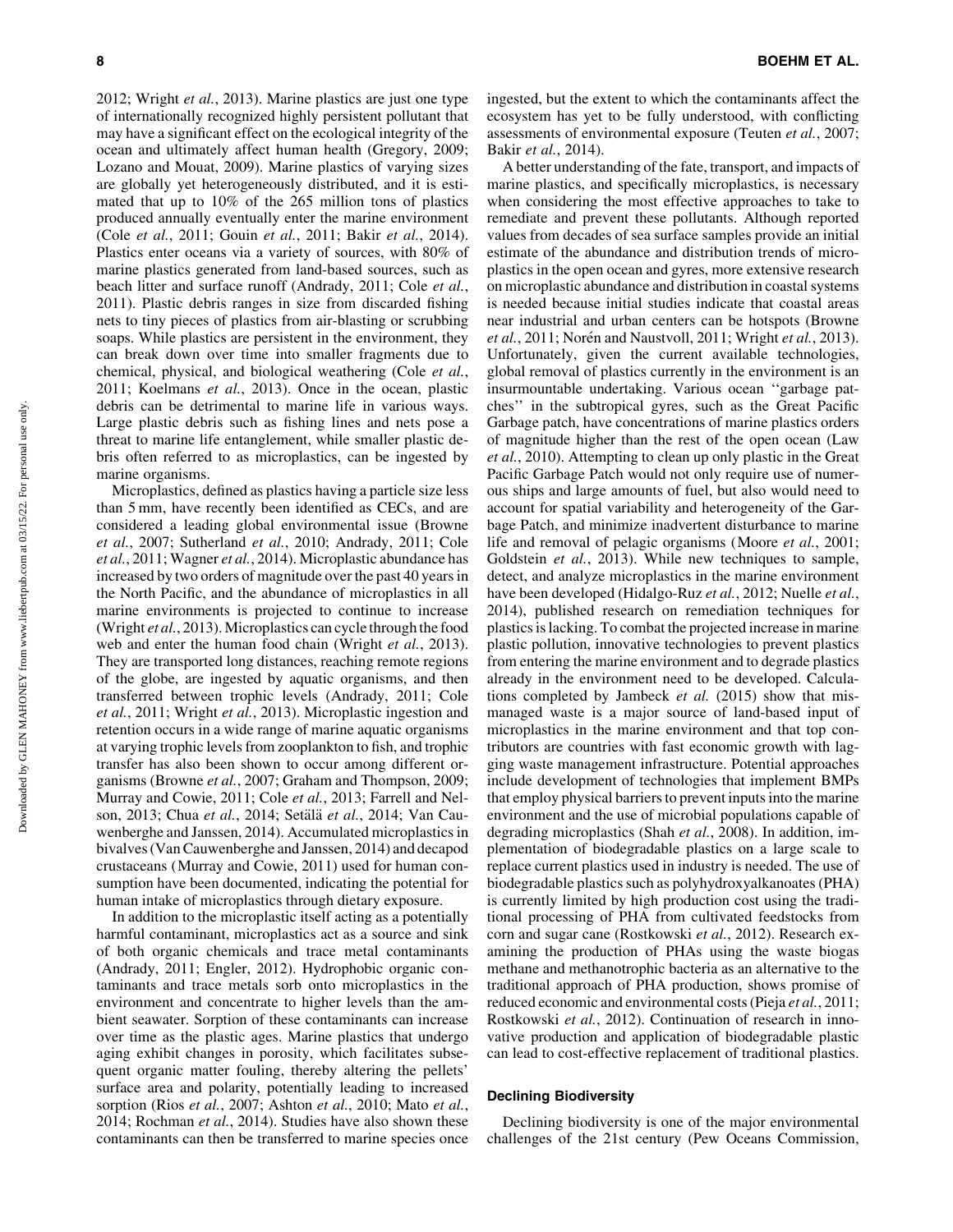# OCEAN WATER QUALITY FOR THE 21ST CENTURY 9

2003; Bollman *et al.*, 2010; Butchart *et al.*, 2010). Despite a commitment from global leaders at the Convention on Biological Diversity in 2002 and a few local successes, biodiversity continues to decline due to overfishing, invasive species, climate change, habitat loss or fragmentation, human population growth, and nitrogen pollution (Butchart *et al.*, 2010). There is also ample evidence of the demise of individual species. The National Oceanic and Atmospheric Administration (NOAA) currently lists 2215 marine species as endangered or threatened under the Endangered Species Act (NOAA, 2015b), with 14 candidate species under review and 30 proposed for listing. (NOAA, 2015a). Simultaneously, the spread of invasive species in estuaries and coastal habitats is a major concern for both native and economically relevant species. NOAA estimates costs to control and eradicate invasive species in the United States at \$137 billion annually, in addition to severe and often permanent species and habitat loss (NOAA, 2015c).

Declining biodiversity is best addressed proactively. Changes in biodiversity must be anticipated through knowledge of food webs, species habitats, fishing pressures, fecundity, and responses to environmental stressors. There is a lack of data on spatial and temporal distributions of marine organisms and furthermore a lack of coordinated monitoring of biodiversity along with environmental stressors. This is due to inherent challenges collecting data in the marine environment. Traditional methods for monitoring biodiversity rely on the physical identification of species that requires resources and time (e.g., taxonomic expertise, ship time, or diver time) and can be disruptive to marine ecosystems. New complementary and efficient methods are needed to anticipate and monitor biodiversity changes on large spatial and temporal scales (Thomsen and Willerslev, 2015).

Recent advances in molecular methods, particularly metagenomics, have facilitated biodiversity monitoring by enabling the identification of aquatic vertebrates and invertebrates by measuring the presence or concentration of their environmental DNA (eDNA) in water samples (Foote *et al.*, 2012; Taberlet *et al.*, 2012; Thomsen and Willerslev, 2015). eDNA is extraorganismal genetic material found in feces, mucus, sloughed cells, or other particles and can be either intracellular or extracellular (e.g., free DNA or particle bound DNA) (Thomsen *et al.*, 2011, 2012; Barnes and Turner, 2015). Species-specific primers are used to detect eDNA from a target species via QPCR. Primers targeting a group of organisms (e.g., vertebrates) are used to amplify eDNA for next generation sequencing (NGS) to identify all species present. eDNA techniques could potentially identify and quantify macroorganisms by analyzing a very small volume of water from the ocean (Thomsen *et al.*, 2012; Kelly *et al.*, 2014; Port *et al.*, 2015). Thus far, eDNA has primarily been used to investigate the presence and abundance of species in terrestrial (e.g., soil) and freshwater environments, but it has recently been applied to marine environments (Thomsen and Willerslev, 2015). Current research is exploring the validity of using QPCR and NGS to study invasive species, endangered species, and biodiversity of eukaryotic communities, respectively, in terrestrial sediments, aquatic sediments, ice, soil, freshwater, and seawater (see Thomsen and Willerslev (2015) for a review).

Preliminary research on the applicability of eDNA for biodiversity monitoring in the marine environment appears promising. In a comparison between traditional monitoring methods for marine fish and sequencing of eDNA from seawater samples, Thomsen *et al.* (2012) demonstrated that eDNA methods estimated fish diversity and, if not better than, traditional methods in a marine ecosystem. In a large seawater mesocosm, Kelly *et al.* (2014) showed that the relative abundance of eDNA correlated with biomass for the species present. In a study targeting harbor porpoises, Foote *et al.* (2012) showed that eDNA has the potential to detect marine mammals in controlled and natural marine waters.

Despite promising comparisons between eDNA molecular techniques and traditional monitoring, the evidence for the usefulness of eDNA for macroorganism monitoring is empirical and observational. Information on the fate and transport of eDNA in the marine environment is needed to fully grasp the power of this technology. It is necessary to understand how long eDNA persists in the environment to interpret how old a detected eDNA signal is, and thus, in combination with information on physical transport processes, the spatial domain in which it was shed from the macroorganism. Yet, there is limited work on eDNA persistence (Barnes *et al.*, 2014; Strickler *et al.*, 2015). There is a need to understand how environmental processes (sunlight, interaction with particles, salinity, and biological grazing) degrade eDNA from different macroorganisms. Additional work is needed to understand the shedding rates of eDNA from macroorganisms so that the concentration of eDNA can be related to the number of individuals or biomass of a particular species. A mass balance approach that considers sources (i.e., shedding) and sinks (i.e., decay) can contribute to an understanding of how to interpret and model concentrations of macroorganism eDNA in the environment.

#### **Discussion**

Fundamental and applied research are needed to mitigate the threats of pollution and declining biodiversity (Table 3) to the ocean. While the research needs are diverse, we identified several research foci that transcend the individual threats: monitoring, fate and transport studies, modeling, innovative natural and engineered treatment systems, and toxicity and health studies.

Efforts to monitor the marine environment at appropriate spatial and temporal scales are needed to inform coastal management and the development of scientific models. The oceans and coasts of the world are vast, and there are thousands of estuaries. Pollutant concentrations and biodiversity are monitored in only a small subset of the marine environment. Despite expert reports that cite the problem of marine pollution and declining biodiversity being the greatest threats to the oceans (Pew Oceans Commission, 2003; Center for Ocean Solutions, 2009; Bollman *et al.*, 2010), there is a dearth of quantitative information on the magnitude of the problem. A recent study by Halpern *et al.* (2008) quantified threats to the global ocean. The authors considered the threat of pollution, but had to rely on a number of weakly supported assumptions to obtain an impact estimate for each section of the global coast owing to a lack of quantitative information on concentrations and fluxes of pollutants.

Buoy networks along coastlines monitor physical variables using fixed sensors, both oceanic (e.g., temperature, salinity, density, and currents) and meteorological (e.g., wind speed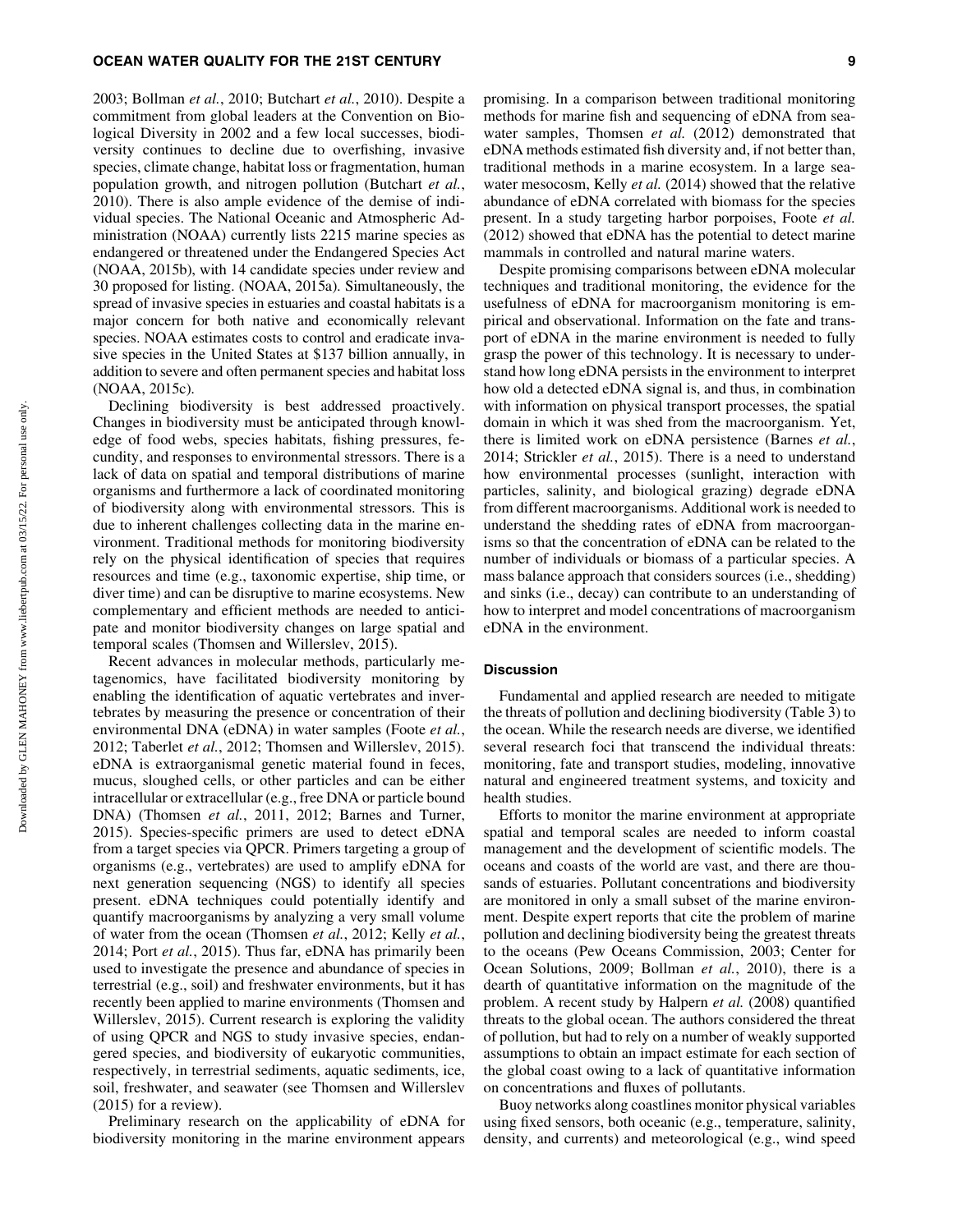| <b>Threat</b>          | Research needs                                                                                                                                                                                                                                                                                                                          |  |  |  |
|------------------------|-----------------------------------------------------------------------------------------------------------------------------------------------------------------------------------------------------------------------------------------------------------------------------------------------------------------------------------------|--|--|--|
| Microbial pollution    | improved monitoring<br>microbial source allocation<br>fate and transport<br>modeling - prediction for beach advisories<br>BMPs for removal from land-based flow<br>health risks associated with different microbial pollutant sources                                                                                                   |  |  |  |
| Nutrient pollution     | fundamental research on N cycle<br>fundamental research on nutrient (co-)limitation<br>models of coastal water ecosystem response to nutrient inputs<br>monitoring of nutrients, toxins, and ocean acidification parameters<br>modeling of nutrient impacts on ocean acidification parameters<br>BMPs for removal from land-based flows |  |  |  |
| Chemical pollution     | remediation technologies for legacy contaminants and CECs<br>fate, transport, and measurement of CECs<br>monitoring of CECs<br>toxicity/risk assessments for CECs<br>BMPs for removal from land-based flow                                                                                                                              |  |  |  |
| Marine debris          | fate and transport studies of microplastics<br>impacts of microplastics on ecosystem health<br>biodegrabable plastics<br>BMPs to remove from terrestrial and aquatic inputs to ocean                                                                                                                                                    |  |  |  |
| Declining biodiversity | shedding rates/sources of eDNA<br>fate and transport of eDNA<br>models of eDNA                                                                                                                                                                                                                                                          |  |  |  |

Table 3. Summary of Research Needs by Ocean Threat Category

BMP, best management practice; eDNA, environmental DNA.

and direction), but very few fixed buoys currently monitor chemical variables (Chapin *et al.*, 2004) and no fixed buoys measure biological variables. Chemical and biological variables have traditionally been measured ship-board or in the laboratory using grab samples. New, robust sensors and biosensors capable of measuring chemical parameters like alkalinity (Byrne, 2014) and nitrate (Chapin *et al.*, 2004) in seawater have been developed but are not widely deployed while sensors to measure other chemicals of interest in seawater have yet to be developed. The ESP (Scholin *et al.*, 2009; Yamahara *et al.*, 2015) is one of the few instruments currently capable of making remote, *in situ* biological measurements. Using microfluidics, it collects water samples, concentrates microorganisms and cells, and runs molecular probe-based and QPCR assays to detect organisms. Continued work is needed to develop (bio)sensors to effectively measure and determine effects of chemicals, nutrients, and microbial pollutants, and detect eDNA in the marine environment. Importantly, either through the use of sensors or grab samples, monitoring of pollutants and biodiversity together with physical variables at appropriate temporal and spatial scales is needed to gain insight into the occurrence and dynamics of these targets in the ocean. These data are also essential for putting pollution and loss of biodiversity in context of other problems facing the oceans, and defining the magnitude of the problems, especially in the face of climate change that is affecting the oceanic environment through, for example, temperature and pH changes.

An understanding of pollutant and eDNA fate and transport in the ocean in conjunction with process-based models is essential for interpreting their observed concentrations. Chemical and biological processes can influence the persistence and fate of pollutants and eDNA. For example, the persistence of microbial pollutants and macroorganism eDNA can be influenced by environmental variables such as pH, dissolved oxygen, biological activity, and sunlight (Barnes *et al.*, 2014). Physical processes control advection, dispersion, and interactions between water column and sediments. An understanding of the most important processes controlling pollutant and eDNA concentrations is needed to inform models that can aid in source identification and predictions under future scenarios. For example, in the case of nutrient pollution, a generalized model that allows prediction of when nutrient inputs to an embayment or estuary will result in increased primary productivity and eutrophication would simplify the development of numerical nutrient criteria. A process-based model of anchovy eDNA would allow managers to predict the area in which anchovies of different densities may be present and how recently the anchovies were present. These types of models would have great ecological and economic value.

Innovative treatment technologies are needed to control the input of pollutants from the land to the sea. POTW discharges to the ocean are well regulated for many legacy pollutants. However, treatment technologies may need to be altered or improved to remove unregulated contaminants such as CECs and human viruses, for example. Additionally, nutrient removal is typically not required for oceanic dischargers. This could change as the link between nutrient inputs and eutrophication and declining pH is further elucidated. Stormwater, urban, and agricultural runoff are important pollutant sources to the ocean. Most BMPs for removing runoff contaminants are unreliable and their performance unpredictable. Innovations to develop dependable natural (i.e., wetlands and biofilters) and engineered (i.e.,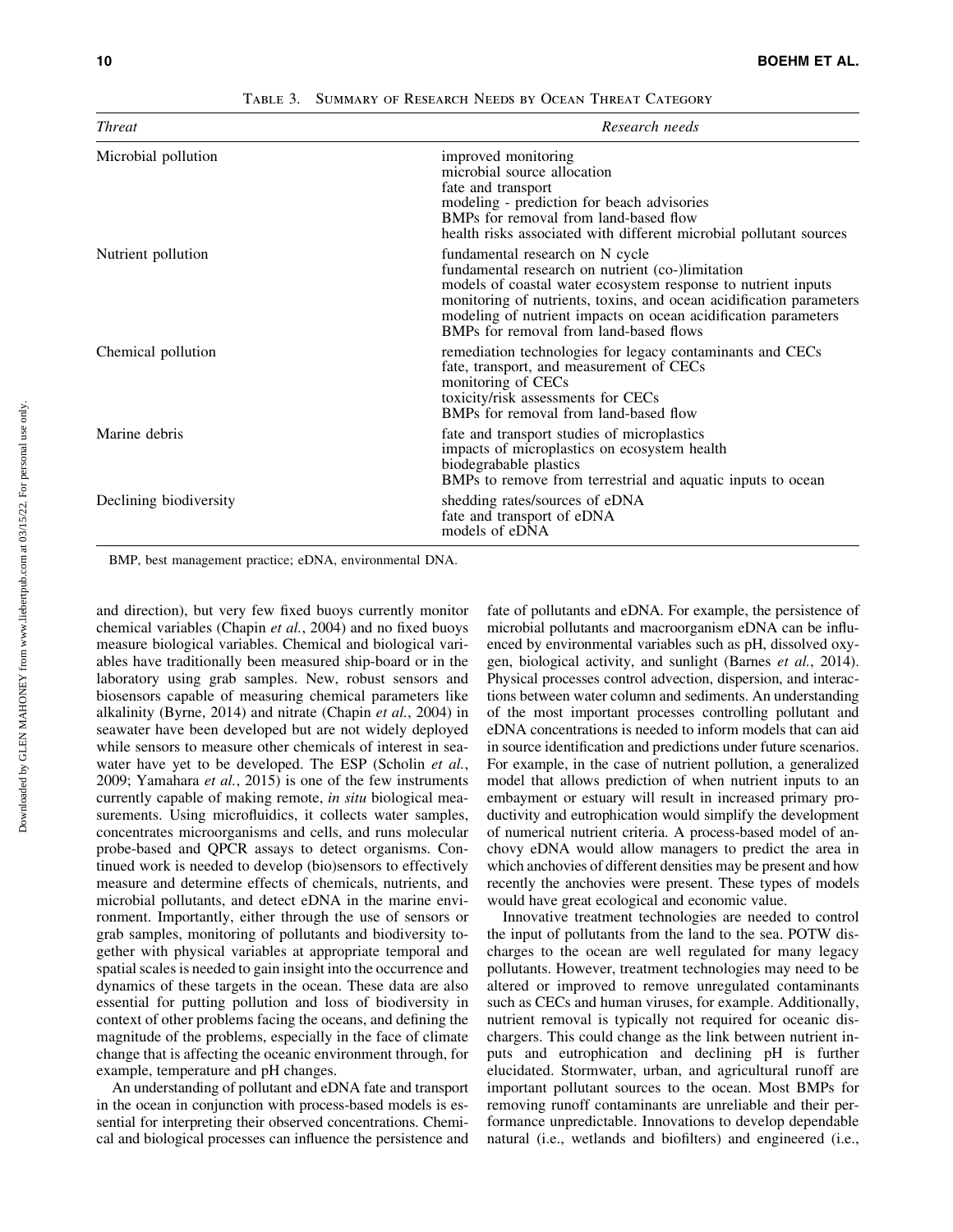#### OCEAN WATER QUALITY FOR THE 21ST CENTURY 11

''pocket'' runoff treatment plants) treatment systems for reducing the contaminant loads in runoff are needed.

More studies to elucidate the relationship between the pollutant levels observed in the ocean and ecosystem and human health are needed. Understanding this relationship will ultimately allow researchers and managers to allocate resources to problems that are the most severe. Ecological risk assessment (ERA) can be used to predict the effects of stressors, including chemical pollutants, harmful algal blooms, and invasive species, on the marine ecosystem (USEPA, 2015). Biomarkers in sentinel species such as mussels and fish have been used to determine the health effects of exposure to persistent chemical pollutants and can be integrated into ERAs (van der Oost *et al.*, 2003; Galloway, 2006). Contaminant loads and effects of contaminants in marine mammals, while more difficult to assess than in mussels and fish, can provide insight to risk expected in high trophic level organisms and provide more robust ERAs (Ross, 2000). ERAs for emerging contaminants such as CECs and microplastics are needed and extending the use of biomarkers in various biota for these contaminants may be beneficial in developing ERAs. Integrated risk assessments, which include ecological and human risks, have been completed for legacy organic contaminants and show the importance of linking adverse effects between different trophic levels (Ross and Birnbaum, 2003). Human health effects from exposure to pollutants can be assessed through epidemiology studies and quantitative risk (microbial) assessment modeling. Human health effects are the main concern for microbial pollution. Work is needed to understand health effects from exposure to microbial pollutants from different fecal sources, and the health risks associated with exposure to newer indicators, like those used for MST.

The research activities identified here require an interdisciplinary approach. To conduct research that will have an impact, collaborative research between engineers and scientists with different expertise is needed. In addition, researchers must interact frequently with natural resource managers to ensure that the work is relevant to policy. Scientists should educate managers about their findings and managers should educate scientists about the management levers available and how science can better inform their use of the levers.

#### Acknowledgments

This work was funded in part by from NSF OCE-1129270, Re-inventing the Nation's Urban Water Infrastructure (Re-NUWIt), an Engineering Research Center (ERC) funded by the U.S. National Science Foundation (Grant# EEC-1028968), and a grant from the Seaver Institute and Woods Institute for the Environment.

#### Author Disclosure Statement

No competing financial interests exist.

#### **References**

- Addison, R.F. (1996). The use of biological effects monitoring in studies of marine pollution. *[Environ. Rev.](https://www.liebertpub.com/action/showLinks?crossref=10.1139%2Fa96-012&citationId=p_472)* 4, 225.
- Alvarez, D.A., Maruya, K.A., Dodder, N.G., Lao, W., Furlong, E.T., and Smalling, K.L. (2014). Occurrence of contaminants of emerging concern along the California coast (2009–10) using passive sampling devices. *[Mar. Pollut. Bull.](https://www.liebertpub.com/action/showLinks?pmid=23683585&crossref=10.1016%2Fj.marpolbul.2013.04.022&citationId=p_473)* 81, 347.
- Andrady, A.L. (2011). Microplastics in the marine environment. *[Mar. Pollut. Bull](https://www.liebertpub.com/action/showLinks?pmid=21742351&crossref=10.1016%2Fj.marpolbul.2011.05.030&citationId=p_474).* 62, 1596.
- Arrigo, K.R. (2005). Marine microorganisms and global nutrient cycles. *[Nature](https://www.liebertpub.com/action/showLinks?pmid=16163345&crossref=10.1038%2Fnature04159&citationId=p_475).* 437, 349.
- Ashton, K., Holmes, L., and Turner, A. (2010). Association of metals with plastic production pellets in the marine environment. *[Mar. Pollut. Bull.](https://www.liebertpub.com/action/showLinks?pmid=20696443&crossref=10.1016%2Fj.marpolbul.2010.07.014&citationId=p_476)* 60, 2050.
- Bakir, A., Rowland, S.J., and Thompson, R.C. (2014). Transport of persistent organic pollutants by microplastics in estuarine conditions. *[Estuar. Coast. Shelf Sci.](https://www.liebertpub.com/action/showLinks?crossref=10.1016%2Fj.ecss.2014.01.004&citationId=p_477)* 140, 14.
- Barnes, M.A., and Turner, C.R. (2015). The ecology of environmental DNA and implications for conservation genetics. *Conserv. Genet.*, 1.
- Barnes, M.A., Turner, C.R., Jerde, C.L., Renshaw, M.A., Chadderton, W.L., and Lodge, D.M. (2014). Environmental conditions influence eDNA persistence in aquatic systems. *[Environ. Sci. Technol](https://www.liebertpub.com/action/showLinks?pmid=24422450&crossref=10.1021%2Fes404734p&citationId=p_479).* 48, 1819.
- Bartram, J., and Rees, G. (2000). *Monitoring Bathing Waters*. New York, NY: E&FN Spon.
- Bay, S.M., and Vidal-Dorsch, D.E. (2012). Determining the impacts of contaminants of emerging concern in marine ecosystems. *[Environ. Toxicol. Chem](https://www.liebertpub.com/action/showLinks?pmid=23165998&crossref=10.1002%2Fetc.2016&citationId=p_481).* 31, 2672.
- BEACHES (2000). *BEACHES (Beaches Environmental Assessment and Coastal Health) Act of 2000*.
- Beretta, M., Britto, V., Tavares, T., Silva, S. da, and Pletsch, A. (2014). Occurrence of pharmaceutical and personal care products (PPCPs) in marine sediments in the Todos os Santos Bay and the north coast of Salvador, Bahia, Brazil. *[J. Soils](https://www.liebertpub.com/action/showLinks?crossref=10.1007%2Fs11368-014-0884-6&citationId=p_483) [Sediments.](https://www.liebertpub.com/action/showLinks?crossref=10.1007%2Fs11368-014-0884-6&citationId=p_483)* 14, 1278.
- Boehm, A.B. (2007). Enterococci concentrations in diverse coastal environments exhibit extreme variability. *[Environ.](https://www.liebertpub.com/action/showLinks?pmid=18200844&crossref=10.1021%2Fes071807v&citationId=p_484) [Sci. Technol.](https://www.liebertpub.com/action/showLinks?pmid=18200844&crossref=10.1021%2Fes071807v&citationId=p_484)* 41, 8227.
- Boehm, A.B., *et al.* (2009a). A sea change ahead for recreational water quality criteria. *[J. Water Health](https://www.liebertpub.com/action/showLinks?pmid=18957771&crossref=10.2166%2Fwh.2009.122&citationId=p_485).* 7, 9.
- Boehm, A.B., Van De Werfhorst, L.C., Griffith, J.F., Holden, P.A., Jay, J.A., Shanks, O.C., Wang, D., and Weisberg, S.B. (2013). Performance of forty-three microbial source tracking methods: a twenty-seven lab evaluation study. *[Water Res](https://www.liebertpub.com/action/showLinks?pmid=23880218&crossref=10.1016%2Fj.watres.2012.12.046&citationId=p_486).* 47, 6812.
- Boehm, A.B., Grant, S.B., Kim, J.H., Mowbray, S.L., McGee, C.D., Clark, C.D., Foley, D.M., and Wellman, D.E. (2002). Decadal and shorter period variability of surf zone water quality at Huntington Beach, California. *[Environ. Sci. Technol.](https://www.liebertpub.com/action/showLinks?pmid=12269739&crossref=10.1021%2Fes020524u&citationId=p_487)* 36, 3885.
- Boehm, A., and Bischel, H. (2011). Oceans and human health. In J. Nriagu, Ed., *Encyclopedia of Environmental Health*. Burlington, MA: Elsevier BV.
- Boehm, A.B., Jacobson, M.Z., O'Donnell, M.J., Sutula, M., Wakefield, W., Weisberg, S.B., and Whiteman, E. (2015). Ocean acidification science needs for natural resource managers of the North American west coast. *[Oceanography](https://www.liebertpub.com/action/showLinks?crossref=10.5670%2Foceanog.2015.40&citationId=p_489)* 28, 170.
- Boehm, A.B., Keymer, D.P., and Shellenbarger, G.G. (2005). An analytical model of enterococci inactivation, grazing, and transport in the surf zone of a marine beach. *[Water Res.](https://www.liebertpub.com/action/showLinks?pmid=16095656&crossref=10.1016%2Fj.watres.2005.06.026&citationId=p_490)* 39, 3565.
- Boehm, A.B., and Soller, J.A. (2011). Risks associated with recreational waters: pathogens and fecal indicators. In E.A. Laws ed., *Encyclopedia of Sustainability Science and Technology*. New York, NY: Springer-Verlag.
- Boehm, A.B., Yamahara, K.M., Love, D.C., Peterson, B.M., McNeill, K., and Nelson, K.L. (2009b). Covariation and photoinactivation of traditional and novel indicator organisms and human viruses at a sewage-impacted marine beach. *[En](https://www.liebertpub.com/action/showLinks?pmid=19924921&crossref=10.1021%2Fes9015124&citationId=p_492)[viron. Sci. Technol.](https://www.liebertpub.com/action/showLinks?pmid=19924921&crossref=10.1021%2Fes9015124&citationId=p_492)* 43, 8046.
- Bollman, M., *et al.* (2010). *World Ocean Review: Living with the Oceans*- A report on the state of the world's oceans. Stanford, CA: Stanford University.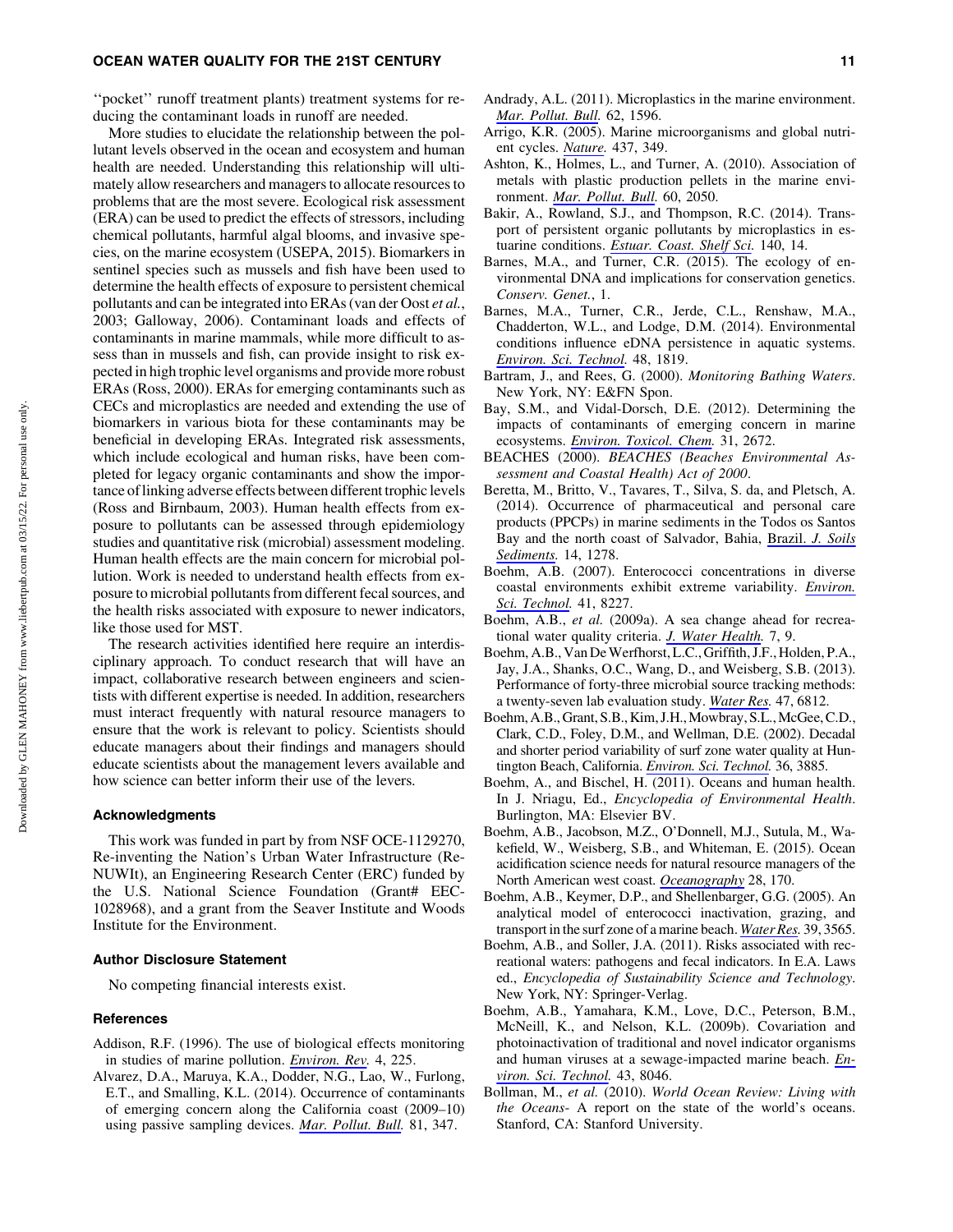- Bricker, S.B., Clement, C.G., Pirhalla, D.E., Orlando, S.P., and Farrow, D.R.G. (1999). *National Estuarine Eutrophication Assessment Effects of Nutrient Enrichment in the Nation's Estuaries*, U. S. Department of Commerce National Oceanic and Atmospheric Administration National Ocean Service.
- Browne, M.A., Crump, P., Niven, S.J., Teuten, E., Tonkin, A., Galloway, T., and Thompson, R. (2011). Accumulation of microplastic on shorelines woldwide: sources and sinks. *[En](https://www.liebertpub.com/action/showLinks?pmid=21894925&crossref=10.1021%2Fes201811s&citationId=p_495)[viron. Sci. Technol](https://www.liebertpub.com/action/showLinks?pmid=21894925&crossref=10.1021%2Fes201811s&citationId=p_495).* 45, 9175.
- Browne, M.A., Galloway, T., and Thompson, R. (2007). Microplastic—an emerging contaminant of potential concern? *[Integr. Environ. Assess. Manag](https://www.liebertpub.com/action/showLinks?pmid=18046805&crossref=10.1002%2Fieam.5630030412&citationId=p_496).* 3, 559.
- Buesseler, K., Aoyama, M., and Fukasawa, M. (2011). Impacts of the Fukushima nuclear power plants on marine radioactivity. *[Environ. Sci. Technol.](https://www.liebertpub.com/action/showLinks?pmid=22013920&crossref=10.1021%2Fes202816c&citationId=p_497)* 45, 9931.
- Butchart, S.H.M., *et al.* (2010). Global biodiversity: indicators of recent declines. *[Science.](https://www.liebertpub.com/action/showLinks?pmid=20430971&crossref=10.1126%2Fscience.1187512&citationId=p_498)* 328, 1164.
- Byrne, R.H. (2014). Measuring ocean acidification: new technology for a new era of ocean chemistry. *[Environ. Sci.](https://www.liebertpub.com/action/showLinks?pmid=24708247&crossref=10.1021%2Fes405819p&citationId=p_499) [Technol](https://www.liebertpub.com/action/showLinks?pmid=24708247&crossref=10.1021%2Fes405819p&citationId=p_499).* 48, 5352.
- Center for Ocean Solutions (2009). *Pacific Ocean Synthesis: Scientific Literature Review of Coastal and Ocean Threats, Impacts, and Solutions*.
- Chapin, T., Caffrey, J., Jannasch, H., Coletti, L., Haskins, J., and Johnson, K. (2004). Nitrate sources and sinks in Elkhorn Slough, California: Results from long-term continuous *in situ* nitrate analyzers. *[Estuaries](https://www.liebertpub.com/action/showLinks?crossref=10.1007%2FBF02912049&citationId=p_501).* 27, 882.
- Chua, E.M., Shimeta, J., Nugegoda, D., Morrison, P.D., and Clarke, B.O. (2014). Assimilation of polybrominated diphenyl ethers from microplastics by the marine amphipod, Allorchestes compressa. *[Environ. Sci. Technol.](https://www.liebertpub.com/action/showLinks?pmid=24884099&crossref=10.1021%2Fes405717z&citationId=p_502)* 48, 8127.
- Cloern, J.E. (1996). Phytoplankton bloom dynamics in coastal ecosystems: a review with some general lessons from sustained investigation of San Francisco Bay, California. *[Rev.](https://www.liebertpub.com/action/showLinks?crossref=10.1029%2F96RG00986&citationId=p_503) [Geophys.](https://www.liebertpub.com/action/showLinks?crossref=10.1029%2F96RG00986&citationId=p_503)* 34, 127.
- Cloern, J.E. (2001). Our evolving conceptual model of the coastal eutrophication problem. *[Mar. Ecol. Prog. Ser](https://www.liebertpub.com/action/showLinks?crossref=10.3354%2Fmeps210223&citationId=p_504).* 210, 223.
- Cole, M., Lindeque, P., Fileman, E., Halsband, C., Goodhead, R., Moger, J., and Galloway, T.S. (2013). Microplastic ingestion by zooplankton. *[Environ. Sci. Technol](https://www.liebertpub.com/action/showLinks?pmid=23692270&crossref=10.1021%2Fes400663f&citationId=p_505).* 47, 6646.
- Cole, M., Lindeque, P., Halsband, C., and Galloway, T.S. (2011). Microplastics as contaminants in the marine environment: a review. *[Mar. Pollut. Bull](https://www.liebertpub.com/action/showLinks?pmid=22001295&crossref=10.1016%2Fj.marpolbul.2011.09.025&citationId=p_506).* 62, 2588.
- Colford, J.M., *et al.* (2012). Using rapid indicators for Enterococcus to assess the risk of illness after exposure to urban runoff contaminated marine water. *[Water Res](https://www.liebertpub.com/action/showLinks?pmid=22356828&crossref=10.1016%2Fj.watres.2012.01.033&citationId=p_507).* 46, 2176.
- Colford, J.M., Jr., Wade, T.J., Schiff, K.C., Wright, C.C., Griffith, J.F., Sandhu, S.K., Burns, S., Sobsey, M., Lovelace, G., and Weisberg, S.B. (2007). Water quality indicators and the risk of illness at beaches with nonpoint sources of fecal contamination. *[Epidemiology.](https://www.liebertpub.com/action/showLinks?pmid=17149140&crossref=10.1097%2F01.ede.0000249425.32990.b9&citationId=p_508)* 18, 27.
- Costanza, R., *et al.* (1999). Ecological economics and sustainable governance of the oceans. *[Ecol. Econ.](https://www.liebertpub.com/action/showLinks?crossref=10.1016%2FS0921-8009%2899%2900077-4&citationId=p_509)* 31, 171.
- Delille, D., and Delille, E. (2000). Distribution of Enteric Bacteria in Antarctic Seawater Surrounding the Dumont d'Urville Permanent Station (Adélie Land). [Mar. Pollut. Bull.](https://www.liebertpub.com/action/showLinks?crossref=10.1016%2FS0025-326X%2800%2900077-1&citationId=p_510) 40, 869.
- Devol, A.H. (2008). Chapter 6- Denitrification Including Anammox. In D.G. Capone, D.A. Bronk, M.R. Mulholland, and E.J. Carpenter, Eds., *Nitrogen in the Marine Environment (2nd Edition)*, San Diego: Academic Press, pp. 263–301.
- Dodder, N.G., Maruya, K.A., Ferguson, P.L., Grace, R., Klosterhaus, S., Guardia, M.J.L., Lauenstein, G.G., and Ramirez, J. (2014). Occurrence of contaminants of emerging concern in

mussels (Mytilus spp.) along the California coast and the influence of land use, storm water discharge, and treated wastewater effluent. *[Mar. Pollut. Bull](https://www.liebertpub.com/action/showLinks?pmid=23849955&crossref=10.1016%2Fj.marpolbul.2013.06.041&citationId=p_512).* 81, 340.

- Doney, S.C., Fabry, V.J., Feely, R.A., and Kleypas, J.A. (2009). Ocean acidification: the other CO<sub>2</sub> problem. *[Annu. Rev. Mar.](https://www.liebertpub.com/action/showLinks?pmid=21141034&crossref=10.1146%2Fannurev.marine.010908.163834&citationId=p_513) [Sci.](https://www.liebertpub.com/action/showLinks?pmid=21141034&crossref=10.1146%2Fannurev.marine.010908.163834&citationId=p_513)* 1, 169.
- Dorfman, M., and Haren, A. (2013). *Testing the Waters*, National Resource Defense Council. Available at: www.nrdc.org/water/ oceans/ttw/ttw2013.pdf
- Engler, R.E. (2012). The complex interaction between marine debris and toxic chemicals in the ocean. *[Environ. Sci. Tech](https://www.liebertpub.com/action/showLinks?pmid=23088563&crossref=10.1021%2Fes3027105&citationId=p_515)[nol](https://www.liebertpub.com/action/showLinks?pmid=23088563&crossref=10.1021%2Fes3027105&citationId=p_515).* 46, 12302.
- Ervin, J.S., *et al.* (2013). Characterization of fecal concentrations in human and other animal sources by physical, culture, and quantitative real-time PCR methods. *[Water Res](https://www.liebertpub.com/action/showLinks?pmid=23871252&crossref=10.1016%2Fj.watres.2013.02.060&citationId=p_516).* 47, 6873.
- Farrell, P., and Nelson, K. (2013). Trophic level transfer of microplastic: *Mytilus edulis* (L.) to *Carcinus maenas* (L.). *[Environ. Pollut.](https://www.liebertpub.com/action/showLinks?pmid=23434827&crossref=10.1016%2Fj.envpol.2013.01.046&citationId=p_517)* 177, 1.
- Fent, K., Weston, A.A., and Caminada, D. (2006). Ecotoxicology of human pharmaceuticals. *[Aquat. Toxicol.](https://www.liebertpub.com/action/showLinks?pmid=16257063&crossref=10.1016%2Fj.aquatox.2005.09.009&citationId=p_518)* 76, 122.
- Ferm, R. (1996). Assessing and managing man-made impacts on the marine environment—the North Sea example. *Sci. [Total Environ](https://www.liebertpub.com/action/showLinks?crossref=10.1016%2F0048-9697%2896%2905081-4&citationId=p_519).* 186, 3.
- Fletcher, T.D., Deletic, A., Mitchell, V.G., and Hatt, B.E. (2008). Reuse of urban runoff in Australia: A review of recent advances and remaining challenges. *[J. Environ. Qual](https://www.liebertpub.com/action/showLinks?pmid=18765758&crossref=10.2134%2Fjeq2007.0411&citationId=p_520)*. 37, S116.
- Foote, A.D., Thomsen, P., Sveegaard, S., Wahlberg, M., Kielgast, J., Kyhn, L.A., Salling, A.B., Galatius, A., Orlando, L., and Gilbert, M.T.P. (2012). Investigating the potential use of environmental DNA (eDNA) for genetic monitoring of marine mammals. *[PloS One.](https://www.liebertpub.com/action/showLinks?pmid=22952587&crossref=10.1371%2Fjournal.pone.0041781&citationId=p_521)* 7, e41781.
- Francy, D.S. (2009). Use of predictive models and rapid methods to nowcast bacteria levels at coastal beaches. *[Aquat](https://www.liebertpub.com/action/showLinks?crossref=10.1080%2F14634980902905767&citationId=p_522) [Ecosyst Health Manage.](https://www.liebertpub.com/action/showLinks?crossref=10.1080%2F14634980902905767&citationId=p_522)* 12, 177.
- Galloway, T.S. (2006). Biomarkers in environmental and human health risk assessment. *Oceans Hum. Health.* 53, 606.
- Gilbert, E.S., Land, C.E., and Simon, S.L. (2002). Health effects from fallout. *[Health Phys.](https://www.liebertpub.com/action/showLinks?pmid=12003021&crossref=10.1097%2F00004032-200205000-00017&citationId=p_524)* 82, 726.
- Gilbert, P.M., Madden, C.J., Boynton, W.R., Flemer, D., Heil, C., and Sharp, J. (2010). *Nutrients in Estuaries*: A summary report of the national estuarine experts workgroup 2005–2007. Available at: www.epa.gov/sites/production/files/documents/ nutrients-in-estuaries-november-2010.pdf
- Given, S., Pendleton, L.H., and Boehm, A.B. (2006). Regional public health cost estimates of contaminated coastal waters: a case study of gastroenteritis at Southern California beaches. *[Environ. Sci. Technol.](https://www.liebertpub.com/action/showLinks?pmid=16955877&crossref=10.1021%2Fes060679s&citationId=p_526)* 40, 4851.
- Goh, H.W., Zakaria, N.A., Lau, T.L., Foo, K.Y., Chang, C.K., and Leow, C.S. (2015). Mesocosm study of enhanced bioretention media in treating nutrient rich stormwater for mixed development area. *Urban Water J.,* 1.
- Goldstein, M.C., Titmus, A.J., and Ford, M. (2013). Scales of Spatial Heterogeneity of Plastic Marine Debris in the Northeast Pacific Ocean. *[PLoS One](https://www.liebertpub.com/action/showLinks?pmid=24278233&crossref=10.1371%2Fjournal.pone.0080020&citationId=p_528).* 8, e80020.
- Gouin, T., Roche, N., Lohmann, R., and Hodges, G. (2011). A thermodynamic approach for assessing the environmental exposure of chemicals absorbed to microplastic. *[Environ. Sci.](https://www.liebertpub.com/action/showLinks?pmid=21268630&crossref=10.1021%2Fes1032025&citationId=p_529) [Technol](https://www.liebertpub.com/action/showLinks?pmid=21268630&crossref=10.1021%2Fes1032025&citationId=p_529).* 45, 1466.
- Graham, E.R., and Thompson, J.T. (2009). Deposit-and suspension-feeding sea cucumbers (Echinodermata) ingest plastic fragments. *[J. Exp. Mar. Biol. Ecol](https://www.liebertpub.com/action/showLinks?crossref=10.1016%2Fj.jembe.2008.09.007&citationId=p_530).* 368, 22.
- Gregory, M.R. (2009). Environmental implications of plastic debris in marine settings–entanglement, ingestion, smother-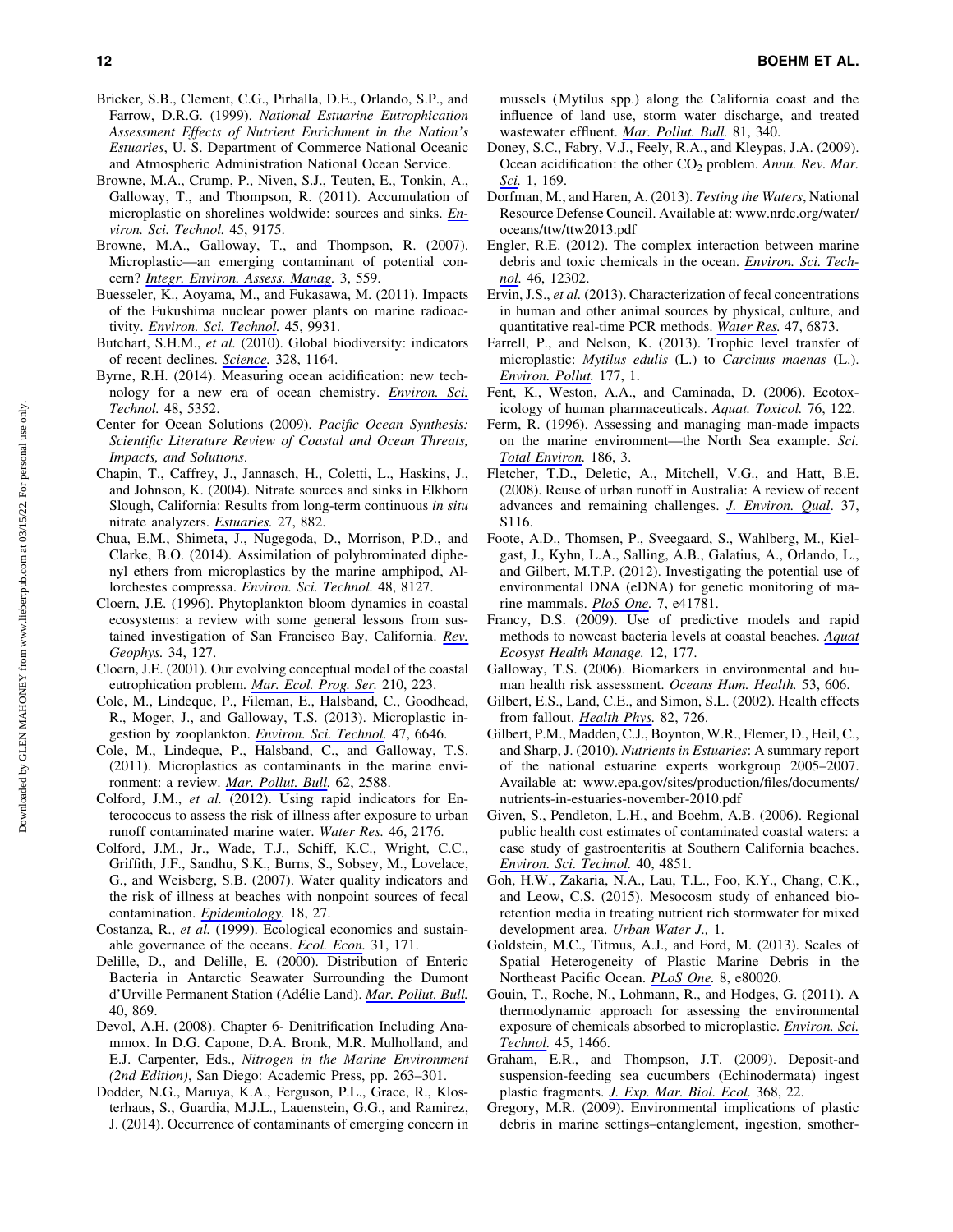#### OCEAN WATER QUALITY FOR THE 21ST CENTURY 13 AND 13 AND 13 AND 13 AND 13 AND 13 AND 13 AND 13

- Gronewold, A.D., and Wolpert, R.L. (2008). Modeling the relationship between most probable number (MPN) and colonyforming unit (CFU) estimates of fecal coliform concentration. *[Water Res](https://www.liebertpub.com/action/showLinks?pmid=18490046&crossref=10.1016%2Fj.watres.2008.04.011&citationId=p_532).* 42, 3327.
- Gruber, N. (2008). The marine nitrogen cycle: overview and challenges. In *Nitrogen in the Marine Environment*. San Diego, CA: Elsevier.
- Halpern, B.S., *et al.* (2008). A global map of human impact on marine ecosystems. *[Science](https://www.liebertpub.com/action/showLinks?pmid=18276889&crossref=10.1126%2Fscience.1149345&citationId=p_534).* 319, 948.
- Harwood, V.J., Staley, C., Badgley, B.D., Borges, K., and Korajkic, A. (2014). Microbial source tracking markers for detection of fecal contamination in environmental waters: relationships between pathogens and human health outcomes. *[FEMS Microbiol. Rev](https://www.liebertpub.com/action/showLinks?pmid=23815638&crossref=10.1111%2F1574-6976.12031&citationId=p_535)*. 38, 1.
- Haynes, D., and Johnson, J.E. (2000). Organochlorine, heavy metal and polyaromatic hydrocarbon pollutant concentrations in the Great Barrier Reef (Australia) environment: a review. *[Mar. Pollut. Bull](https://www.liebertpub.com/action/showLinks?crossref=10.1016%2FS0025-326X%2800%2900134-X&citationId=p_536).* 41, 267.
- Heisler, J., *et al.* (2008). Eutrophication and harmful algal blooms: a scientific consensus. *HABs Eutrophication.* 8, 3.
- Hidalgo-Ruz, V., Gutow, L., Thompson, R.C., and Thiel, M. (2012). Microplastics in the marine environment: a review of the methods used for identification and quantification. *[En](https://www.liebertpub.com/action/showLinks?pmid=22321064&crossref=10.1021%2Fes2031505&citationId=p_538)[viron. Sci. Technol.](https://www.liebertpub.com/action/showLinks?pmid=22321064&crossref=10.1021%2Fes2031505&citationId=p_538)* 46, 3060.
- Hoeve, J.E.T., and Jacobson, M.Z. (2012). Worldwide health effects of the Fukushima Daiichi nuclear accident. *[Energy](https://www.liebertpub.com/action/showLinks?crossref=10.1039%2Fc2ee22019a&citationId=p_539) [Environ. Sci.](https://www.liebertpub.com/action/showLinks?crossref=10.1039%2Fc2ee22019a&citationId=p_539)* 5, 8743.
- Howarth, R.W. (1988). Nutrient limitation of net primary production in marine ecosystems. *Annu. [Rev. Ecol. Syst](https://www.liebertpub.com/action/showLinks?crossref=10.1146%2Fannurev.es.19.110188.000513&citationId=p_540).* 19, 89.
- Hsieh, C., and Davis, A. (2005). Evaluation and optimization of bioretention media for treatment of urban storm water runoff. *[J. Environ. Eng.](https://www.liebertpub.com/action/showLinks?crossref=10.1061%2F%28ASCE%290733-9372%282005%29131%3A11%281521%29&citationId=p_541)* 131, 1521.
- Jambeck, J.R., Geyer, R., Wilcox, C., Siegler, T.R., Perryman, M., Andrady, A., Narayan, R., and Law, K.L. (2015). Plastic waste inputs from land into the ocean. *[Science](https://www.liebertpub.com/action/showLinks?pmid=25678662&crossref=10.1126%2Fscience.1260352&citationId=p_542).* 347, 768.
- Jasper, J.T., Jones, Z.L., Sharp, J.O., and Sedlak, D.L. (2014). Nitrate removal in shallow, open-water treatment wetlands. *[Environ. Sci. Technol](https://www.liebertpub.com/action/showLinks?pmid=25208126&crossref=10.1021%2Fes502785t&citationId=p_543)*. 48, 11512.
- Jiang, S.C., Lim, K.-Y., Huang, X., McCarthy, D., and Hamilton, A.J. (2015). Human and environmental health risks and benefits associated with use of urban stormwater. *[Wiley](https://www.liebertpub.com/action/showLinks?crossref=10.1002%2Fwat2.1107&citationId=p_544) [Interdiscip. Rev. Water](https://www.liebertpub.com/action/showLinks?crossref=10.1002%2Fwat2.1107&citationId=p_544)* 2, 683.
- Kelly, R.P., Port, J.A., Yamahara, K.M., and Crowder, L.B. (2014). Using environmental DNA to census marine fishes in a large mesocosm. *[PLoS One](https://www.liebertpub.com/action/showLinks?pmid=24454960&crossref=10.1371%2Fjournal.pone.0086175&citationId=p_545).* 9, e86175.
- Kildow, J.T., Colgan, C.S., Scorse, J.D., Johnston, P., and Nichols, M. (2014). *State of the U.S. Ocean and Coastal Economies,* Center for the Blue Economy. Monterey, CA: National Oceans Economics Program.
- Koelmans, A.A., Besseling, E., Wegner, A., and Foekema, E.M. (2013). Plastic as a carrier of POPs to aquatic organisms: a model analysis. *[Environ. Sci. Technol](https://www.liebertpub.com/action/showLinks?pmid=23758580&crossref=10.1021%2Fes401169n&citationId=p_547).* 47, 7812.
- Krom, M.D., Kress, N., Brenner, S., and Gordon, L.I. (1991). Phosphorus limitation of primary productivity in the eastern Mediterranean Sea. *[Limnol. Oceanogr](https://www.liebertpub.com/action/showLinks?crossref=10.4319%2Flo.1991.36.3.0424&citationId=p_548).* 36, 424.
- Law, K.L., Moret-Ferguson, S., Maximenko, N.A., Proskurowski, G., Peacock, E.E., Hafner, J., and Reddy, C.M. (2010). Plastic accumulation in the North Atlantic subtropical gyre. *[Science](https://www.liebertpub.com/action/showLinks?pmid=20724586&crossref=10.1126%2Fscience.1192321&citationId=p_549).* 329, 1185.
- Layton, B., *et al.* (2013). Performance of human fecal anaerobeassociated PCR-based assays in a multi-laboratory method evaluation study. *[Water Res.](https://www.liebertpub.com/action/showLinks?pmid=23992621&crossref=10.1016%2Fj.watres.2013.05.060&citationId=p_550)* 47, 6897.
- Layton, B.A., Walters, S.P., Lam, L., and Boehm, A.B. (2010). Enterococcus species distribution among human and animal hosts using multiplex PCR. *[J. Appl. Microbiol](https://www.liebertpub.com/action/showLinks?pmid=20132375&citationId=p_551).* 109, 539.
- Lee, C., Marion, J.W., and Lee, J. (2013). Development and application of a quantitative PCR assay targeting Catellicoccus marimammalium for assessing gull-specific fecal contamination at Lake Erie beaches. *Sci. [Total Environ.](https://www.liebertpub.com/action/showLinks?pmid=23542477&crossref=10.1016%2Fj.scitotenv.2013.03.003&citationId=p_552)* 454–455, 1.
- Leisenring, M., Clary, J., and Hobson, P. (2012). *International Stormwater Best Management Practices (BMP) Database Pollutant Category Summary Statistical Addendum*: *TSS, Bacteria, Nutrients, and Metals*. Geosyntec Consultant, Inc. and Wright Water Engineers, Inc. Available at: www .bmpdatabase.org
- Li, L., and Davis, A.P. (2014). Urban stormwater runoff nitrogen composition and fate in bioretention systems. *[Environ.](https://www.liebertpub.com/action/showLinks?pmid=24571092&crossref=10.1021%2Fes4055302&citationId=p_554) [Sci. Technol.](https://www.liebertpub.com/action/showLinks?pmid=24571092&crossref=10.1021%2Fes4055302&citationId=p_554)* 48, 3403.
- Li, T., Guo, S., Wu, B., Li, F., and Niu, Z. (2010). Effect of electric intensity on the microbial degradation of petroleum pollutants in soil. *[J. Environ. Sci.](https://www.liebertpub.com/action/showLinks?pmid=21174969&crossref=10.1016%2FS1001-0742%2809%2960265-5&citationId=p_555)* 22, 1381.
- Liu, L., Phanikumar, M.S., Molloy, S.L., Whitman, R.L., Shively, D.A., Nevers, M.B., Schwab, D.J., and Rose, J.B. (2006). Modeling the transport and inactivation of *E. coli* and enterococci in the near-shore region of Lake [Michigan.](https://www.liebertpub.com/action/showLinks?pmid=16955902&crossref=10.1021%2Fes060438k&citationId=p_556) *En[viron. Sci. Technol.](https://www.liebertpub.com/action/showLinks?pmid=16955902&crossref=10.1021%2Fes060438k&citationId=p_556)* 40, 5022.
- Li, Y.L., Deletic, A., Alcazar, L., Bratieres, K., Fletcher, T.D., and McCarthy, D.T. (2012). Removal of Clostridium perfringens, *Escherichia coli* and F-RNA coliphages by stormwater biofilters. *[Ecol. Eng.](https://www.liebertpub.com/action/showLinks?crossref=10.1016%2Fj.ecoleng.2012.08.007&citationId=p_557)* 49, 137.
- Long, E.R., Dutch, M., Weakland, S., Chandramouli, B., and Benskin, J.P. (2013). Quantification of pharmaceuticals, personal care products, and perfluoroalkyl substances in the marine sediments of Puget Sound, Washington, [USA.](https://www.liebertpub.com/action/showLinks?pmid=23843318&crossref=10.1002%2Fetc.2281&citationId=p_558) *En[viron. Toxicol. Chem](https://www.liebertpub.com/action/showLinks?pmid=23843318&crossref=10.1002%2Fetc.2281&citationId=p_558).* 32, 1701.
- Longnecker, M.P., Rogan, W.J., and Lucier, G. (1997). The human health effects of DDT (dichlorodiphenyltrichloroethane) and PCBs (polychlorinated biphenyls) and an overview of organochlorines in public health 1. *Annu. [Rev. Public Health.](https://www.liebertpub.com/action/showLinks?pmid=9143718&crossref=10.1146%2Fannurev.publhealth.18.1.211&citationId=p_559)* 18, 211.
- Lozano, R.L., and Mouat, J. (2009). *Marine Litter in the North-East Atlantic Region: Assessment and Priorities for Response*. London, UK: Ospar Commission.
- Lu, J., Domingo, J.W.S., Lamendella, R., Edge, T., and Hill, S. (2008). Phylogenetic diversity and molecular detection of bacteria in gull feces. *[Appl. Environ. Microbiol](https://www.liebertpub.com/action/showLinks?pmid=18469128&crossref=10.1128%2FAEM.00019-08&citationId=p_561).* 74, 3969.
- Maruya, K.A., Dodder, N.G., Weisberg, S.B., Gregorio, D., Bishop, J.S., Klosterhaus, S., Alvarez, D.A., Furlong, E.T., Bricker, S., and Kimbrough, K.L. (2014). The Mussel Watch California pilot study on contaminants of emerging concern (CECs): synthesis and next steps. *[Mar. Pollut. Bull](https://www.liebertpub.com/action/showLinks?pmid=23731723&crossref=10.1016%2Fj.marpolbul.2013.04.023&citationId=p_562).* 81, 355.
- Maruya, K.A., Vidal-Dorsch, D.E., Bay, S.M., Kwon, J.W., Xia, K., and Armbrust, K.L. (2012). Organic contaminants of emerging concern in sediments and flatfish collected near outfalls discharging treated wastewater effluent to the Southern California Bight. *[Environ. Toxicol. Chem](https://www.liebertpub.com/action/showLinks?pmid=22987513&crossref=10.1002%2Fetc.2003&citationId=p_563).* 31, 2683.
- Mato, Y., Isobe, T., Takada, H., Kanehiro, H., Ohtake, C., and Kaminuma, T. (2014). Plastic resin pellets as a transport medium for toxic chemicals in the marine environment. *[En](https://www.liebertpub.com/action/showLinks?crossref=10.1021%2Fes0010498&citationId=p_564)[viron. Sci. Technol.](https://www.liebertpub.com/action/showLinks?crossref=10.1021%2Fes0010498&citationId=p_564)* 35, 318.
- Megharaj, M., Ramakrishnan, B., Venkateswarlu, K., Sethunathan, N., and Naidu, R. (2011). Bioremediation approaches for organic pollutants: a critical perspective. *[Environ. Int.](https://www.liebertpub.com/action/showLinks?pmid=21722961&crossref=10.1016%2Fj.envint.2011.06.003&citationId=p_565)* 37, 1362.
- Mohanty, S.K., Cantrell, K.B., Nelson, K.L., and Boehm, A.B. (2014). Efficacy of biochar to remove *Escherichia coli* from stormwater under steady and intermittent flow. *[Water Res](https://www.liebertpub.com/action/showLinks?pmid=24952272&crossref=10.1016%2Fj.watres.2014.05.026&citationId=p_566).* 61, 288.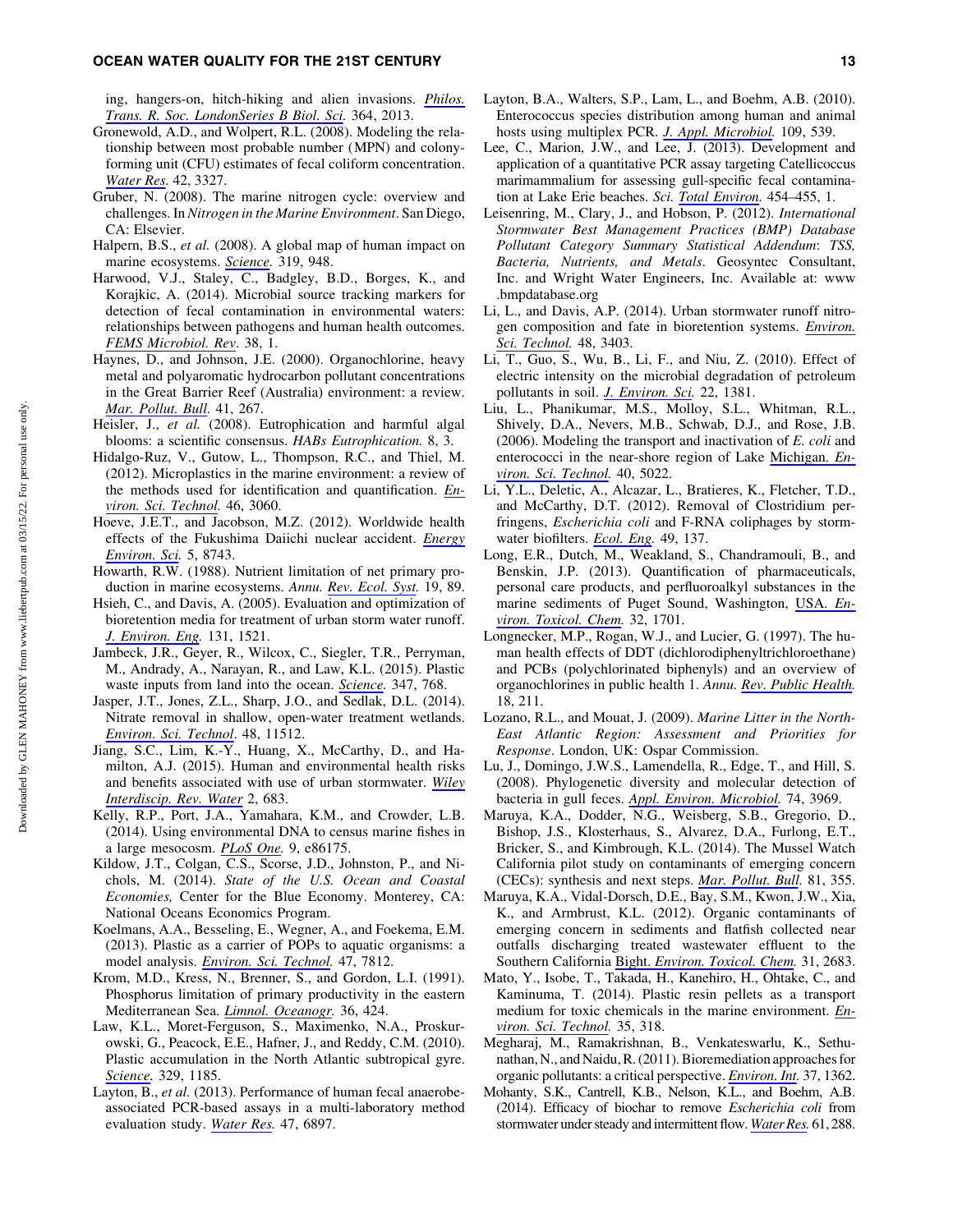- Moore, C.J., Moore, S.L., Leecaster, M.K., and Weisberg, S.B. (2001). A comparison of plastic and plankton in the North Pacific central gyre. *[Mar. Pollut. Bull](https://www.liebertpub.com/action/showLinks?pmid=11827116&crossref=10.1016%2FS0025-326X%2801%2900114-X&citationId=p_567).* 42, 1297.
- Muir, D.C.G., Wagemann, R., Hargrave, B.T., Thomas, D.J., Peakall, D.B., and Norstrom, R.J. (1992). Arctic marine ecosystem contamination. *Sci. [Total Environ.](https://www.liebertpub.com/action/showLinks?pmid=1514106&crossref=10.1016%2F0048-9697%2892%2990246-O&citationId=p_568)* 122, 75.
- Murray, F., and Cowie, P.R. (2011). Plastic contamination in the decapod crustacean Nephrops norvegicus (Linnaeus, 1758). *[Mar. Pollut. Bull.](https://www.liebertpub.com/action/showLinks?pmid=21497854&crossref=10.1016%2Fj.marpolbul.2011.03.032&citationId=p_569)* 62, 1207.
- Nevers, M.N., and Boehm, A.B. (2010). Modeling Fate and Transport of Fecal Bacteria in Surface Water. In M.J. Sadowsky and R.L. Whitman, Eds. *The Fecal Bacteria*. Washington: DC: ASM Press.
- NOAA (1998). *Classified Shellfish Growing Waters*, MD. Available at: http://state\_of\_coast.noaa.gov/bulletins/html/sgw\_ 04/sgw.html
- NOAA (2006). *Economic Statistics for NOAA*, Program Planning and Integration Office of the NOAA Chief Economist. Availablet at: www.publicaffairs.noaa.gov/pdf/economicstatistics-may2006.pdf
- NOAA (2015a). *NOAA Fisheries Endangered Species Act*. Available at: www.nmfs.noaa.gov/pr/species/esa/candidate.htm
- NOAA (2015b). *NOAA Fisheries Species Information*. Available at: www.nmfs.noaa.gov/pr/species
- NOAA (2015c). *NOAA Habitat Invasive Species*. Available at: www.habitat.noaa.gov/restoration/programs/invasivespecies .html
- Norén, F., and Naustvoll, L.J. (2011). *Survey of Microscopic Anthropogenic Particles in Skagerrak*. Available at: www .miljodirektoratet.no/old/klif/publikasjoner/2779/ta2779.pdf
- Nuelle, M.-T., Dekiff, J.H., Remy, D., and Fries, E. (2014). A new analytical approach for monitoring microplastics in marine sediments. *[Environ. Pollut](https://www.liebertpub.com/action/showLinks?pmid=24051349&crossref=10.1016%2Fj.envpol.2013.07.027&citationId=p_577).* 184, 161.
- Van der Oost, R., Beyer, J., and Vermeulen, N.P. (2003). Fish bioaccumulation and biomarkers in environmental risk assessment: a review. *[Environ. Toxicol. Pharmacol.](https://www.liebertpub.com/action/showLinks?pmid=21782649&crossref=10.1016%2FS1382-6689%2802%2900126-6&citationId=p_578)* 13, 57.
- Oulton, R.L., Kohn, T., and Cwiertny, D.M. (2010). Pharmaceuticals and personal care products in effluent matrices: a survey of transformation and removal during wastewater treatment and implications for wastewater management. *[J. Environ. Monit.](https://www.liebertpub.com/action/showLinks?pmid=20938541&crossref=10.1039%2Fc0em00068j&citationId=p_579)* 12, 1956.
- Peterson, I., Igielski, S., and Davis, A. (2015). Enhanced denitrification in bioretention using woodchips as an organic carbon source. *J. Sustain. Water Built Environ.*, 04015004.
- Pew Oceans Commission. (2003). *America's Living Oceans: Charting a Course for Sea Change*. A Report to the Nation, Arlington: Pew Oceans Commission.
- Pieja, A.J., Rostkowski, K.H., and Criddle, C.S. (2011). Distribution and selection of poly-3-hydroxybutyrate production capacity in methanotrophic proteobacteria. *[Microb. Ecol.](https://www.liebertpub.com/action/showLinks?pmid=21594594&crossref=10.1007%2Fs00248-011-9873-0&citationId=p_582)* 62, 564.
- Rabalais, N.N., Turner, R.E., and Wiseman, Jr., J.W. (2002). Gulf of Mexico Hypoxia, a.k.a. ''The Dead Zone.'' *Annu. [Rev. Ecol. Syst](https://www.liebertpub.com/action/showLinks?crossref=10.1146%2Fannurev.ecolsys.33.010802.150513&citationId=p_583).* 33, 235.
- Rainbow, P.S. (1995). Biomonitoring of heavy metal availability in the marine environment. *[Mar. Pollut. Bull.](https://www.liebertpub.com/action/showLinks?crossref=10.1016%2F0025-326X%2895%2900116-5&citationId=p_584)* 31, 183.
- Rios, L.M., Moore, C., and Jones, P.R. (2007). Persistent organic pollutants carried by synthetic polymers in the ocean environment. *[Mar. Pollut. Bull](https://www.liebertpub.com/action/showLinks?pmid=17532349&crossref=10.1016%2Fj.marpolbul.2007.03.022&citationId=p_585).* 54, 1230.
- Rochman, C.M., Hentschel, B.T., and Teh, S.J. (2014). Longterm sorption of metals is similar among plastic types: implications for plastic debris in aquatic environments. *[PLoS](https://www.liebertpub.com/action/showLinks?pmid=24454866&crossref=10.1371%2Fjournal.pone.0085433&citationId=p_586) [One.](https://www.liebertpub.com/action/showLinks?pmid=24454866&crossref=10.1371%2Fjournal.pone.0085433&citationId=p_586)* 9, e85433.
- Rodriguez-Mozaz, S., Alda, M.J.L. de Marco, M.-P., and Barceló, D. (2005). Biosensors for environmental monitoring: a

global perspective. *Eval. Nov. Biosens. Real Environ. Food Samples.* 65, 291.

- Ross, P.S. (2000). Marine mammals as sentinels in ecological risk assessment. *[Hum. Ecol. Risk Assess. Int. J.](https://www.liebertpub.com/action/showLinks?crossref=10.1080%2F10807030091124437&citationId=p_588)* 6, 29.
- Ross, P.S., and Birnbaum, L.S. (2003). Integrated human and ecological risk assessment: a case study of persistent organic pollutants (pops) in humans and wildlife. *[Hum. Ecol. Risk](https://www.liebertpub.com/action/showLinks?crossref=10.1080%2F727073292&citationId=p_589) [Assess. Int. J.](https://www.liebertpub.com/action/showLinks?crossref=10.1080%2F727073292&citationId=p_589)* 9, 303.
- Rostkowski, K.H., Criddle, C.S., and Lepech, M.D. (2012). Cradle-to-gate life cycle assessment for a cradle-to-cradle cycle: biogas-to-bioplastic (and Back). *[Environ. Sci. Technol](https://www.liebertpub.com/action/showLinks?pmid=22775327&citationId=p_590).* 46, 9822.
- Russell, T.L., Sassoubre, L.M., Wang, D., Masuda, S., Chen, H., Soetjipto, C., Hassaballah, A., and Boehm, A.B. (2013). A coupled modeling and molecular biology approach to microbial source tracking at Cowell Beach, Santa Cruz, CA, USA. *[Environ. Sci. Technol.](https://www.liebertpub.com/action/showLinks?pmid=23924260&citationId=p_591)* 47, 10231.
- Saito, M.A., Goepfert, T.J., and Ritt, J.T. (2008). Some thoughts on the concept of colimitation: three definitions and the importance of bioavailability. *[Limnol. Oceanogr.](https://www.liebertpub.com/action/showLinks?crossref=10.4319%2Flo.2008.53.1.0276&citationId=p_592)* 53, 276.
- Santo Domingo, J.W., Bambic, D.G., Edge, T.A., and Wuertz, S. (2007). Quo vadis source tracking? Towards a strategic framework for environmental monitoring of fecal pollution. *Identifying Sources Fecal Pollut.* 41, 3539.
- Santoro, A.E., and Boehm, A.B. (2007). Frequent occurrence of the human-specific Bacteroides fecal marker at an open coast marine beach: relationship to waves, tides, and traditional indicators. *[Environ. Microbiol](https://www.liebertpub.com/action/showLinks?pmid=17635548&crossref=10.1111%2Fj.1462-2920.2007.01319.x&citationId=p_594).* 9, 2038.
- Santoro, A.E., Buchwald, C., McIlvin, M.R., and Casciotti, K.L. (2011). Isotopic signature of  $N_2O$  produced by marine ammonia-oxidizing archaea. *[Science](https://www.liebertpub.com/action/showLinks?pmid=21798895&crossref=10.1126%2Fscience.1208239&citationId=p_595).* 333, 1282.
- Scholin, C.A., *et al.* (2009). Remote detection of marine microbes, small invertebrates, harmful algae, and biotoxins using the environmental sample processor (ESP). *[Oceanography.](https://www.liebertpub.com/action/showLinks?crossref=10.5670%2Foceanog.2009.46&citationId=p_596)* 22, 158.
- Schriewer, A., *et al.* (2013). Performance evaluation of canine associated Bacteroidales assays in a multi-laboratory comparison study. *[Water Res.](https://www.liebertpub.com/action/showLinks?pmid=23916711&crossref=10.1016%2Fj.watres.2013.03.062&citationId=p_597)* 47, 6909.
- Scott, G.I., Fulton, M.H., Weisberg, S.B., Maruya, K.A., and Lauenstein, G. (2012). Contaminants of concern in the marine environment: the need for new monitoring and assessment strategies. *J. Mar. Biol. Oceanogr.* 1, 1.
- Setälä, O., Fleming-Lehtinen, V., and Lehtiniemi, M. (2014). Ingestion and transfer of microplastics in the planktonic food web. *[Environ. Pollut](https://www.liebertpub.com/action/showLinks?pmid=24220023&crossref=10.1016%2Fj.envpol.2013.10.013&citationId=p_599).* 185, 77.
- Shah, A.A., Hasan, F., Hameed, A., and Ahmed, S. (2008). Biological degradation of plastics: a comprehensive review. *[Biotechnol. Adv.](https://www.liebertpub.com/action/showLinks?pmid=18337047&crossref=10.1016%2Fj.biotechadv.2007.12.005&citationId=p_600)* 26, 246.
- Shanks, O.C., Atikovic, E., Blackwood, A.D., Lu, J., Noble, R.T., Santo Domingo, J., Siefring, S., Sivaganesan, M., and Haugland, R.P. (2008). Quantitative PCR for detection and enumeration of genetic markers of bovine fecal pollution. *[Appl. Environ. Microbiol](https://www.liebertpub.com/action/showLinks?pmid=18065617&crossref=10.1128%2FAEM.01843-07&citationId=p_601).* 74, 745.
- Shanks, O.C., Kelty, C.A., Sivaganesan, M., Varma, M., and Haugland, R.A. (2009). Quantitative PCR for genetic markers of human fecal pollution. *[Appl. Environ. Microbiol](https://www.liebertpub.com/action/showLinks?pmid=19592537&crossref=10.1128%2FAEM.00305-09&citationId=p_602).* 75, 5507.
- Shanks, O.C., White, K., Kelty, C.A., Sivaganesan, M., Blannon, J., Meckes, M., Varma, M., and Haugland, R.A. (2010). Performance of PCR-Based Assays Targeting Bacteroidales Genetic Markers of Human Fecal Pollution in Sewage and Fecal Samples. *[Environ. Sci. Technol.](https://www.liebertpub.com/action/showLinks?pmid=20704227&crossref=10.1021%2Fes100311n&citationId=p_603)* 44, 6281.
- Shuval, H. (2003). Estimating the global burden of thalassogenic diseases: human infectious diseases caused by wastewater pollution in the environment. *[J. Water Health](https://www.liebertpub.com/action/showLinks?pmid=15382734&crossref=10.2166%2Fwh.2003.0007&citationId=p_604)* 1, 53.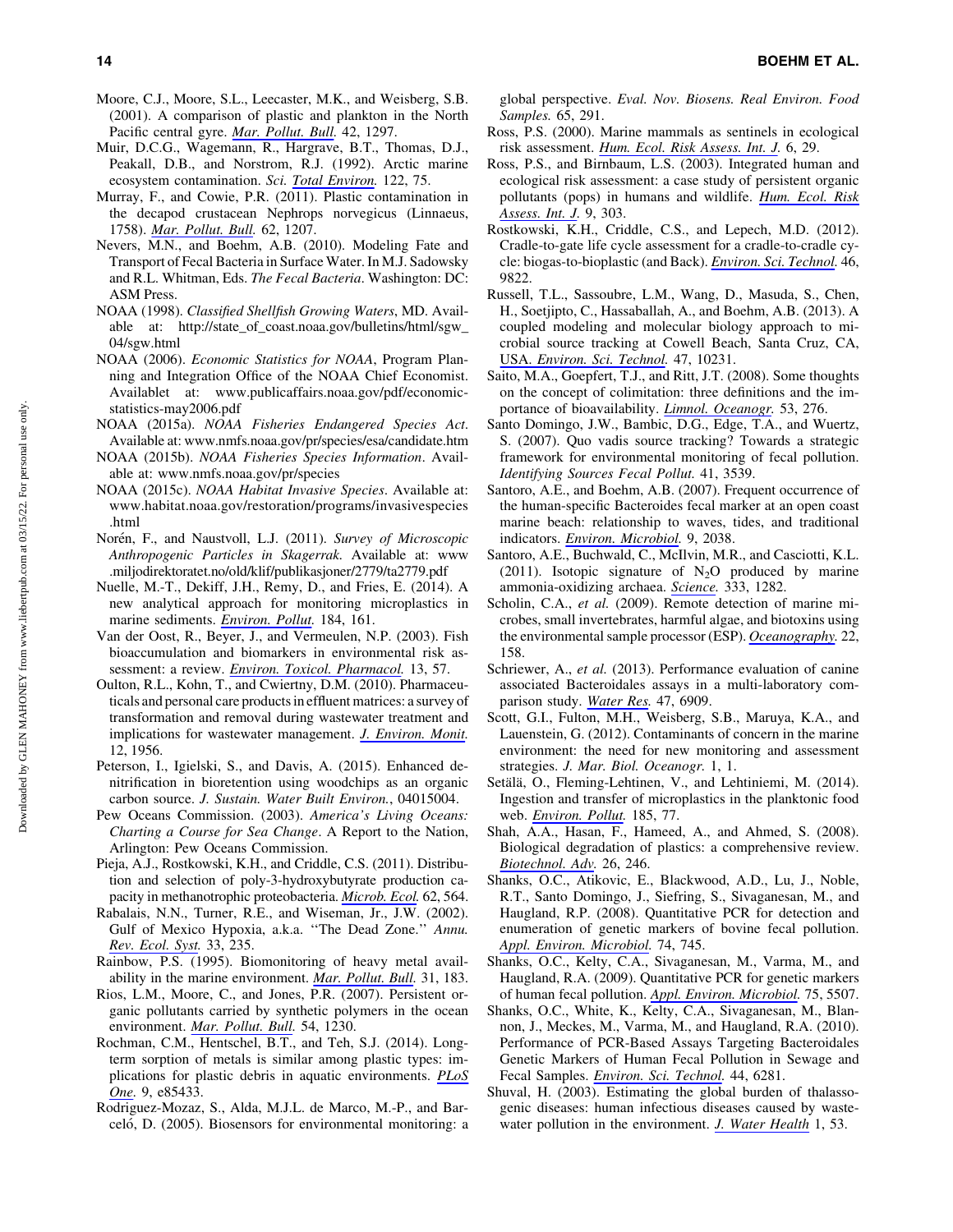- Sinigalliano, C., *et al.* (2013). A multi-laboratory comparative assessment on the performance of seabird-host-specific microbial source tracking PCR assays targeting Catellicoccus marimammalium. *[Water Res](https://www.liebertpub.com/action/showLinks?pmid=23992621&crossref=10.1016%2Fj.watres.2013.02.059&citationId=p_605).* 47, 6897.
- Soller, J.A., Schoen, M.E., Varghese, A., Ichida, A.M., Boehm, A.B., Eftim, S., Ashbolt, N.J., and Ravenscroft, J.E. (2014). Human health risk implications of multiple sources of faecal indicator bacteria in a recreational waterbody. *[Water Res](https://www.liebertpub.com/action/showLinks?pmid=25222329&crossref=10.1016%2Fj.watres.2014.08.026&citationId=p_606).* 66, 254.
- Strickler, K.M., Fremier, A.K., and Goldberg, C.S. (2015). Quantifying effects of UV-B, temperature, and pH on eDNA degradation in aquatic microcosms. *Spec. Issue Environ. DNA Powerful New Tool Biol. Conserv.* 183, 85.
- Sunda, W.G., and Cai, W.-J. (2012). Eutrophication induced  $CO<sub>2</sub>$ -acidification of subsurface coastal waters: interactive effects of temperature, salinity, and atmospheric P<sub>CO2</sub>. *[En](https://www.liebertpub.com/action/showLinks?pmid=22889106&crossref=10.1021%2Fes300626f&citationId=p_608)[viron. Sci. Technol.](https://www.liebertpub.com/action/showLinks?pmid=22889106&crossref=10.1021%2Fes300626f&citationId=p_608)* 46, 10651.
- Sutherland, W.J., Clout, M., Côté, I.M., Daszak, P., Depledge, M.H., Fellman, L., Fleishman, E., Garthwaite, R., Gibbons, D.W., and Lurio, J.D. (2010). A horizon scan of global conservation issues for 2010. *[Trends Ecol. Evol](https://www.liebertpub.com/action/showLinks?pmid=19939492&crossref=10.1016%2Fj.tree.2009.10.003&citationId=p_609).* 25, 1.
- Taberlet, P., Coissac, E., Hajibabaei, M., and Rieseberg, L.H. (2012). [Environmental DNA.](https://www.liebertpub.com/action/showLinks?pmid=22486819&crossref=10.1111%2Fj.1365-294X.2012.05542.x&citationId=p_610) *Mol. Ecol.* 21, 1789.
- Tchobanoglous, G., Burton, F.L., and Stensel, H.D. (2003). *Wastewater Engineering*, New York, NY: McGraw-Hill.
- Teuten, E.L., Rowland, S.J., Galloway, T.S., and Thompson, R.C. (2007). Potential for plastics to transport hydrophobic contaminants. *[Environ. Sci. Technol.](https://www.liebertpub.com/action/showLinks?pmid=18075085&crossref=10.1021%2Fes071737s&citationId=p_612)* 41, 7759.
- Thoe, W., Gold, M., Griesbach, A., Grimmer, M., Taggart, M.L., and Boehm, A.B. (2015). Sunny with a chance of gastroenteritis: predicting swimmer risk at California beaches. *[Environ. Sci. Technol](https://www.liebertpub.com/action/showLinks?pmid=25489920&crossref=10.1021%2Fes504701j&citationId=p_613).* 49, 423.
- Thomsen, P.F., and Willerslev, E. (2015). Environmental DNA–An emerging tool in conservation for monitoring past and present biodiversity. *Spec. Issue Environ. DNA Powerful New Tool Biol. Conserv.* 183, 4.
- Thomsen, P., Kielgast, J., Iversen, L., Møller, P., Rasmussen, M., and Wollersev, E. (2012). Detection of a diverse marine fish fauna using environmental DNA from seawater samples. *[PloS One](https://www.liebertpub.com/action/showLinks?pmid=22952584&crossref=10.1371%2Fjournal.pone.0041732&citationId=p_615).* 7, e41732.
- Thomsen, P., Kielgast, J., Iversen, L., Wiuf, C., Rasmussen, M., Gilbert, M.T.P., Orlando, L., and Willserslev, E. (2011). Monitoring endangered freshwater biodiversity using environmental DNA. *[Mol. Ecol.](https://www.liebertpub.com/action/showLinks?pmid=22151771&crossref=10.1111%2Fj.1365-294X.2011.05418.x&citationId=p_616)* 21, 2565.
- Tidwell, J.H., and Allan, G.L. (2001). Fish as food: aquaculture's contribution: ecological and economic impacts and contributions of fish farming and capture fisheries. *[EMBO](https://www.liebertpub.com/action/showLinks?pmid=11713181&crossref=10.1093%2Fembo-reports%2Fkve236&citationId=p_617) [Rep](https://www.liebertpub.com/action/showLinks?pmid=11713181&crossref=10.1093%2Fembo-reports%2Fkve236&citationId=p_617).* 2, 958.
- United States Environmental Protection Agency (2001). *Nutrient Criteria Technical Guidance Manual: Estuarine and Coastal Marine Waters*, USEPA Office of Water. Available at: www.epa.gov/nutrient-policy-data/nutrient-criteria-technicalguidance-manual-estuarine-and-coastal-waters
- United States Environmental Protection Agency (2015). *State Development of Numeric Criteria for Nitrogen and Phosphorus Pollution*. Available at: www.epa.gov/risk\_assessment/eco logical-risk.htm
- USEPA (2012). *Recreational Water Quality Criteria*. Available at: water.epa.gov/scitech/swguidance/standards/criteria/health/ recreation/upload/RWQC2012.pdf
- USEPA (2014). *Site-Specific Alternative Recreational Criteria Technical Support Materials For Alternative Indicators and Methods*. Available at: http://water.epa.gov/scitech/sw

guidance/standards/criteria/health/recreation/upload/Site-Specific-Alternative-Recreational-Criteria-Technical-Support-Materials-For-Alternative-Indicators-and-Methods.pdf

- USEPA (2015). *Ecological Risk Assessment*. Available at: www.epa.gov/risk\_assessment/ecological-risk.htm
- Van Cauwenberghe, L., and Janssen, C.R. (2014). Microplastics in bivalves cultured for human consumption. *[Environ. Pollut.](https://www.liebertpub.com/action/showLinks?pmid=25005888&crossref=10.1016%2Fj.envpol.2014.06.010&citationId=p_623)* 193, 65.
- Viau, E.J., Lee, D., and Boehm, A.B. (2011). Swimmer risk of gastrointestinal illness from exposure to tropical coastal waters contaminated with terrestrial runoff. *[Environ. Sci.](https://www.liebertpub.com/action/showLinks?pmid=21780808&crossref=10.1021%2Fes200984b&citationId=p_624) [Technol](https://www.liebertpub.com/action/showLinks?pmid=21780808&crossref=10.1021%2Fes200984b&citationId=p_624).* 45, 7158.
- Vidal-Dorsch, D.E., Bay, S.M., Maruya, K., Snyder, S.A., Trenholm, R.A., and Vanderford, B.J. (2012). Contaminants of emerging concern in municipal wastewater effluents and marine receiving water. *[Environ. Toxicol. Chem.](https://www.liebertpub.com/action/showLinks?pmid=22987561&crossref=10.1002%2Fetc.2004&citationId=p_625)* 31, 2674.
- Vitousek, P.M., Mooney, H.A., Lubchenco, J., and Melillo, J.M. (1997). Human domination of Earth's ecosystems. *[Science.](https://www.liebertpub.com/action/showLinks?crossref=10.1126%2Fscience.277.5325.494&citationId=p_626)* 277, 494.
- Wagner, M., Scherer, C., Alvarez-Muñoz, D., Brennholt, N., Bourrain, X., Buchinger, S., Fries, E., Grosbois, C., Klasmeier, J., and Marti, T. (2014). Microplastics in freshwater ecosystems: what we know and what we need to know. *[Env. Sci Eur](https://www.liebertpub.com/action/showLinks?pmid=28936382&crossref=10.1186%2Fs12302-014-0012-7&citationId=p_627)*. 26, 12.
- Waldichuk, M. (1985). Biological availability of metals to marine organisms. *[Mar. Pollut. Bull.](https://www.liebertpub.com/action/showLinks?crossref=10.1016%2F0025-326X%2885%2990252-8&citationId=p_628)* 16, 7.
- Wang, D., Farnleitner, A.H., Field, K.G., Green, H.C., Shanks, O.C., and Boehm, A.B. (2013). *E. coli* and Enterococcus apportionment at recreational beaches using fecal source tracking markers–Is it feasible? *[Water Res](https://www.liebertpub.com/action/showLinks?pmid=23890872&crossref=10.1016%2Fj.watres.2013.02.058&citationId=p_629).* 47, 6849.
- Washington State Blue Ribbon Panel (2012). *Washington State Blue Ribbon Panel on Ocean Acidification*, Washington Department of Ecology.
- Wille, K., Brabander, H.F.D., Vanhaecke, L., Wulf, E.D., Caeter, P.V., and Janssen, C.R. (2012). Coupled chromatographic and mass-spectrometric techniques for the analysis of emerging pollutants in the aquatic environment. *[TrAC Trends](https://www.liebertpub.com/action/showLinks?crossref=10.1016%2Fj.trac.2011.12.003&citationId=p_631) [Anal. Chem.](https://www.liebertpub.com/action/showLinks?crossref=10.1016%2Fj.trac.2011.12.003&citationId=p_631)* 35, 87.
- Wolfe, M.F., Schlosser, J.A., Schwartz, G.J.B., Singaram, S., Mielbrecht, E.E., Tjeerdema, R.S., and Sowby, M.L. (1998). Influence of dispersants on the bioavailability and trophic transfer of petroleum hydrocarbons to primary levels of a marine food chain. *[Aquat. Toxicol.](https://www.liebertpub.com/action/showLinks?crossref=10.1016%2FS0166-445X%2897%2900096-9&citationId=p_632)* 42, 211.
- Wright, S.L., Thompson, R.C., and Galloway, T.S. (2013). The physical impacts of microplastics on marine organisms: a review. *[Environ. Pollut](https://www.liebertpub.com/action/showLinks?pmid=23545014&crossref=10.1016%2Fj.envpol.2013.02.031&citationId=p_633).* 178, 483.
- Xu, W., Zhang, G., Zou, S., Li, X., and Liu, Y. (2007). Determination of selected antibiotics in the Victoria Harbour and the Pearl River, South China using high-performance liquid chromatography-electrospray ionization tandem mass spectrometry. *[Environ. Pollut](https://www.liebertpub.com/action/showLinks?pmid=16996177&crossref=10.1016%2Fj.envpol.2006.05.038&citationId=p_634).* 145, 672.
- Yamahara, K.M., Demir-Hilton, E., Preston, C.M., Marin, R., Pargett, D., Roman, B., Jensen, S., Birch, J., Boehm, A.B., and Scholin, C.A. (2015). Simultaneous monitoring of fecal indicators and harmful algae using an *in situ* autonomous sensor. *[Lett. Appl. Microbiol](https://www.liebertpub.com/action/showLinks?pmid=25900660&crossref=10.1111%2Flam.12432&citationId=p_635).* 61, 130.
- Yamahara, K.M., Layton, B.A., Santoro, A.E., and Boehm, A.B. (2007). Beach sands along the California coast are diffuse sources of fecal bacteria to coastal waters. *[Environ. Sci.](https://www.liebertpub.com/action/showLinks?pmid=17695890&crossref=10.1021%2Fes062822n&citationId=p_636) [Technol](https://www.liebertpub.com/action/showLinks?pmid=17695890&crossref=10.1021%2Fes062822n&citationId=p_636).* 41, 4515.
- Yoshida, N., and Kanda, J. (2012). Tracking the fukushima radionuclides. *[Science](https://www.liebertpub.com/action/showLinks?pmid=22654046&crossref=10.1126%2Fscience.1219493&citationId=p_637).* 336, 1115.